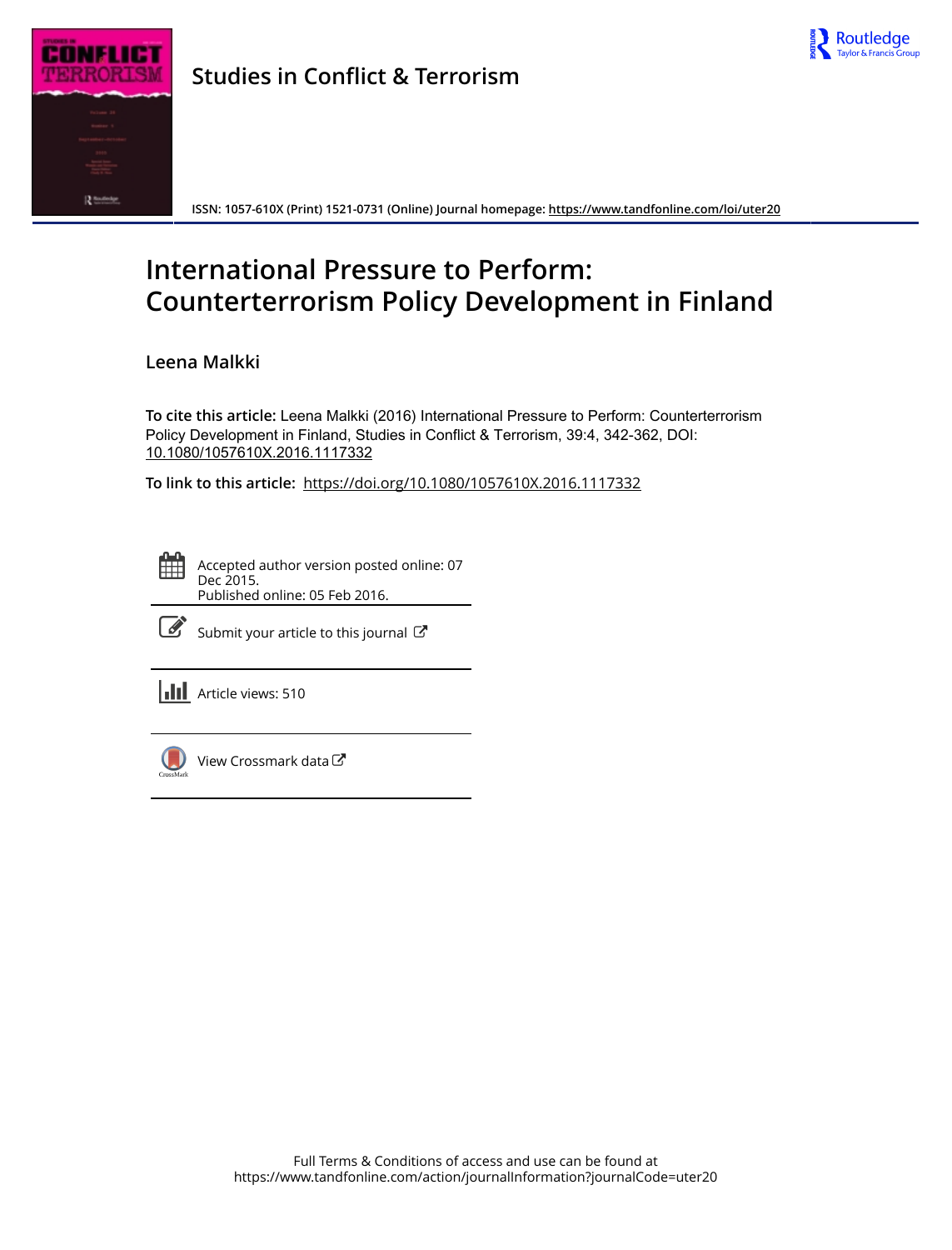# International Pressure to Perform: Counterterrorism Policy Development in Finland

Leena Malkki

Network for European Studies, University of Helsinki, Helsinki, Finland

#### ABSTRACT

The major terrorist attacks in Western countries during the last fifteen years have had consequences way beyond the countries in which they have happened. The article provides a primary source–based account of the development of counterterrorism policy in Finland, which is one of those countries with a low national threat level. The article demonstrates the significant role that international pressure, through obligations, recommendations, and social learning, plays in developing national counterterrorist policies. The article calls also into question whether the pressure to comply with international pressure always contributes toward sound national counterterrorism policies that foster political resilience to terrorism.

The major terrorist attacks in Western countries during the last fifteen years have had consequences way beyond the countries in which they have happened. An important intermediator and multiplier of these effects has been the conclusions that states and international organizations have reached in terms of what kind of action needs to be taken to prevent attacks in the future. As is well known, international cooperation in counterterrorism has intensified and broadened considerably. It has become virtually impossible for any country not to develop some kind of counterterrorist policies without risking its standing and reputation within the international community. This has also made counterterrorism increasingly relevant for those countries that have not witnessed terrorist attacks on their soil.

There is also another development that has made countering terrorism a more important issue for these countries. Since 9/11, the scope of counterterrorist policies has broadened and now include a much stronger emphasis on early prevention than was the case before. This may be seen both in the obligations set down for states by, for example, the UN and the EU to criminalize a range of acts related to the preparation of and rendering assistance to terrorist attacks (e.g., incitement, training, recruitment, and financing) and the programs to prevent the radicalization into violent extremism that have burgeoned especially in Western Europe since  $2005<sup>1</sup>$  $2005<sup>1</sup>$  $2005<sup>1</sup>$ . Following this logic, the state should not focus just on preventing attacks, but also search for ways to mitigate the risk of terrorism-related activities in the future.

CONTACT Leena Malkki **@** leena.malkki@helsinki.fi **@** Research Director, Network for European Studies, P.O. Box 54, 00014 University of Helsinki, Helsinki, Finland. © 2016 Taylor & Francis Group, LLC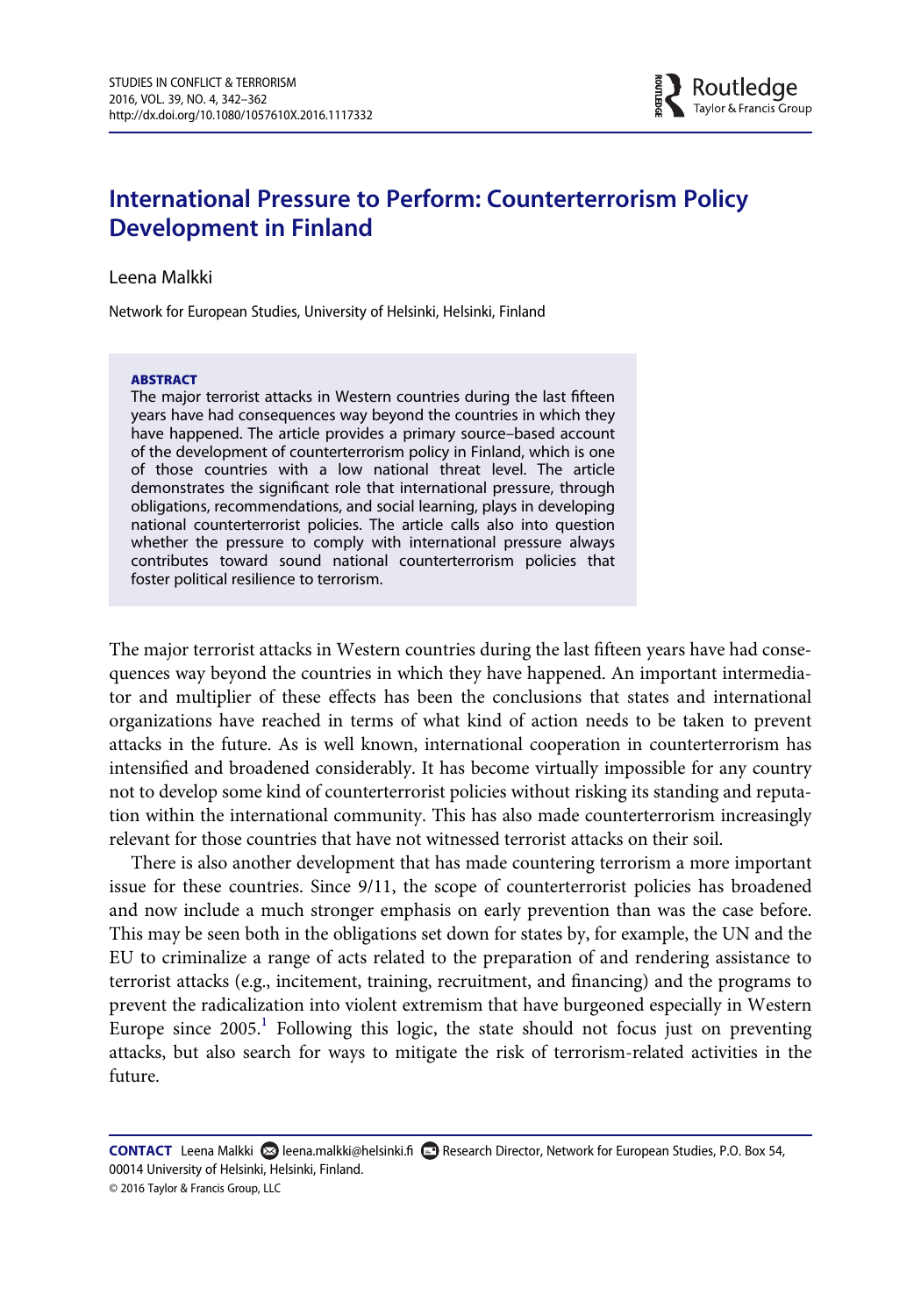The changing dynamics of international counterterrorism cooperation become particularly evident when one looks at developments through the lens of the periphery. In this article, Finland provides just such a lens. Finland is undeniably one of those European countries that have had the least experience of terrorism in recent decades. In the Global Terrorism Index, Finland is among those countries with a reading of zero. Zero is also officially the number of terrorist attacks in Finland after the Second World War.<sup>[2](#page-17-0)</sup> At the same time, Finland is a member of all the major international organizations (with the exception of the North Atlantic Treaty Organization [NATO]) and aspires to be seen as a good international partner.

The article provides a historical account, based on primary sources, of the development of Finnish counterterrorism policy since the 1990s. It focuses on identifying the major drivers behind changes in this policy. Through this analysis, the article wishes to demonstrate the significant role that international pressure, through obligations, recommendations, and social learning, can play in developing national counterterrorist policies.

A second set of questions explored in this article is what we should think about this international pressure to perform, especially in the case of countries that have a low national threat level. International pressure to improve counterterrorism is commonly seen as a positive force. The key rationale for introducing international treaties in this field is to make sure that no state becomes a safe haven for terrorism due to its lax counterterrorist policies. While acknowledging the positive influences of international cooperation, the article also calls into question whether international pressure always points in the right direction, that is, toward better national counterterrorism policies. It should not be taken for granted that simply following the recommendations and pressure coming, for example, from the UN and the EU is always the soundest way to work toward a society and political system resilient in the face of terrorism at the national level. It might be argued that political resilience versus terrorism can sometimes also mean resilience against international pressure to excel in creating impressive counterterrorism policies.

### The Changing Dynamics of Counterterrorism

Despite the large number of studies on terrorism and the political significance of counterterrorism, there are still surprisingly few studies that address the development of counterterrorism policy, especially from a theoretical perspective. There are various recent studies that create typologies of different counterterrorist tactics and approaches,<sup>[3](#page-17-1)</sup> aim at comparing the counterterrorist policies of different countries, assess the consequences or effectiveness of counterterrorism,<sup>[4](#page-17-2)</sup> analyze counterterrorism from the performative perspective,<sup>[5](#page-17-3)</sup> or docu-ment and analyze counterterrorist initiatives taken by international bodies.<sup>[6](#page-17-4)</sup> There is also a body of literature that takes a critical stand toward counterterrorist policies by criticizing the "War on Terror" for its excesses<sup>[7](#page-17-5)</sup> and analyzing how the idea of resilience in counterterror-ism thinking, which is currently popular, is tied to neoliberal forms of governmentality.<sup>[8](#page-17-6)</sup>

While many of these studies provide insights that are also helpful for this study, there is a limited number of studies that directly address the question of what drives counterterrorism policymaking. A common argument put forward in the literature is that nothing drives counterterrorism policymaking like a (spectacular) terrorist attack. It is common to link the development of a state's counterterrorism policy to the terrorist threat that it is facing. This notion is also supported by empirical evidence about policy development at the national and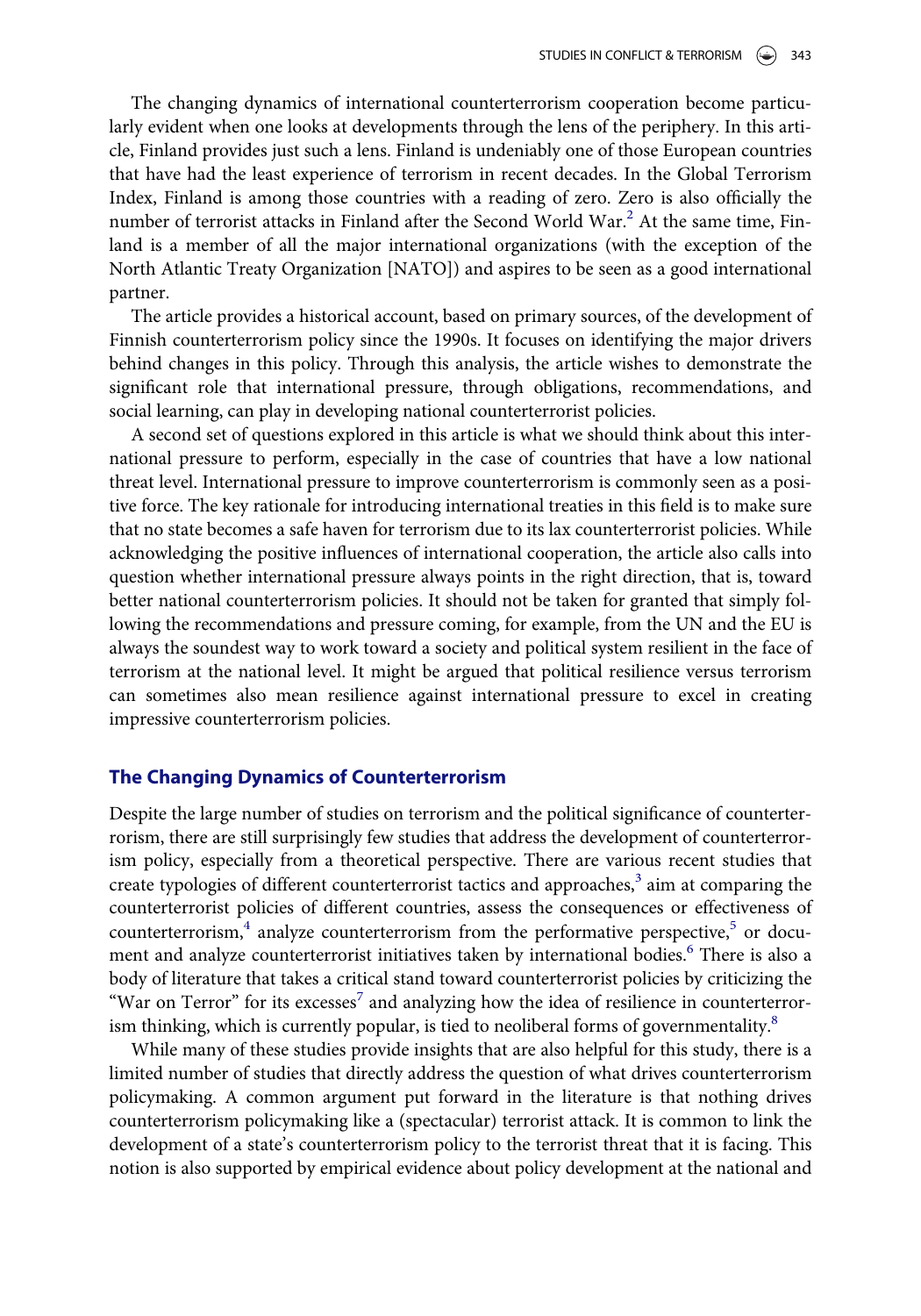international level. For example, several researchers have noted that counterterrorism became a major policy area in the European Union only after the "wake-up call" served by the 9/11 attacks, even though there had been activity within the EU in that area already before that. In the years that followed, counterterrorism policymaking was characterized by "successive shock waves, propelled by major attacks, but gradually winding down once the sense of urgency had faded away."<sup>[9](#page-17-7)</sup>

Studies also point out that the development of counterterrorism policy is a highly politicized undertaking. In the aftermath of terrorist attacks, political leaders face strong pressure to show that they are both determined and capable of acting against the terrorist threat. It may well be that some of the measures taken against terrorism don't necessarily always reflect the understanding of policymakers about what would "work" best against terrorism, but rather are influenced just as much by what seems politically beneficial. Studies point out that governments may have a tendency to prefer those counterterrorism measures that are observable to the public.<sup>[10](#page-17-8)</sup> The terrorist threat has also sometimes been seen as a good topic for playing politics more broadly. Policies and measures that may have not received enough support otherwise have been pushed through by connecting them to counterterrorism.<sup>[11](#page-17-9)</sup>

More generally, counterterrorism is always "a reflection of the domestic political process," as Martha Crenshaw has highlighted.<sup>[12](#page-17-10)</sup> The framing of the terrorism problem (e.g., as a crime or war) will influence which institutions are charged with countering it. Bringing an issue onto the political agenda, and the way that it is framed, is unavoidably linked to political calculations. Moreover, the way in which counterterrorism policy implementation is organized will have its effects on which actors strive to be part of it.

Another well-established observation in the research literature is that states do not develop their counterterrorist policies in a vacuum. Different countries' counterterrorist policies influence each other and there is a small number of studies that explore these dynamics. One mechanism by which this influencing can happen is through the observed negative externalities that one country's counterterrorist policy exerts on other countries.<sup>[13](#page-17-11)</sup> What researchers mean by this is that when one country tightens its defensive counterterrorist policies aiming at protecting potential domestic terrorist targets, other countries come under pressure to introduce similar kinds of measures in order not to become seen as a "soft target" in the eyes of those planning terrorist attacks. Another form of this argument claims that not all countries are equally important points of references, but that the states compare their policies in particular with those countries that face the same threat level.<sup>14</sup>

Counterterrorist policy drivers are not in place forever but may change over time as the political situation changes. This seems to have happened recently with regard to international influences over national counterterrorism policymaking. Recent literature suggests that the dynamics of counterterrorism policy have changed since 9/11 as international counterterrorist cooperation has intensified and broadened. This issue has not been systematically analyzed to date, but there are a few studies that point in this direction. If counterterrorism was ever simply countering terrorism, this is definitely not the case anymore. In a recent study, Elena Pokalova concludes that there is a difference between pre-9/11 and post-9/11 in terms of what drives states to adopt new counterterrorism legislation. Whereas the decision to adopt new legislation used to correlate with the number of terrorist organizations in the country, it is not a primary explaining factor anymore. Instead, after 9/11, the most significant predictor has been participation in the War on Terror and existing counterterrorism legislation.<sup>[15](#page-17-13)</sup>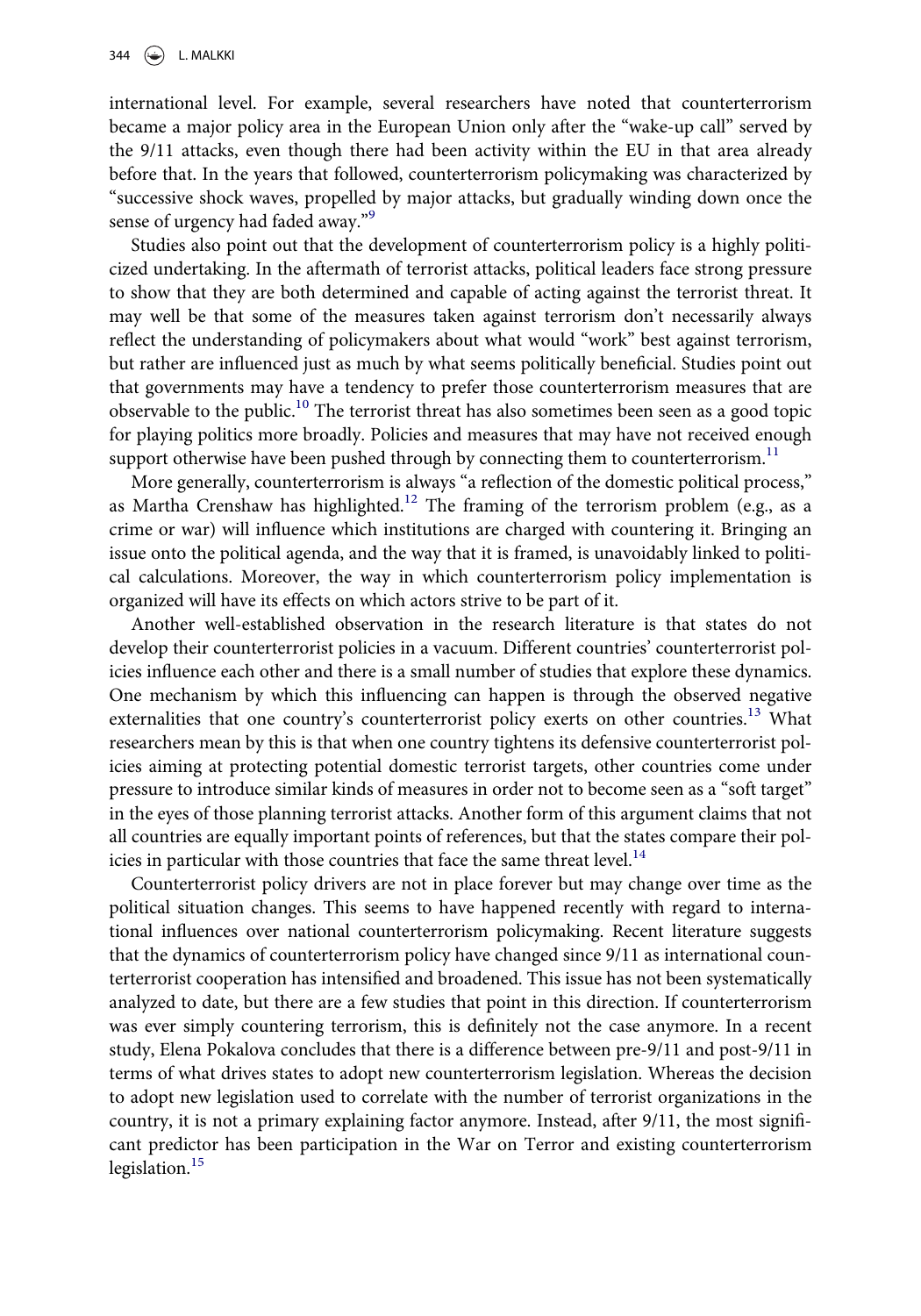This same phenomenon is also apparent in Mariya Y. Omelicheva's study of Estonian counterterrorism policy. Like Finland, the terrorist threat in Estonia has been considered very low. Still, the country has adopted extensive counterterrorism measures in recent years, including taking part in international peacekeeping and counterterrorism operations, including those in Iraq. Omelicheva concludes that Estonia's counterterrorism activities derive from its membership in the EU and NATO and a commitment to contribute to cooperation within these contexts.<sup>[16](#page-17-14)</sup>

The following analysis of the policy drivers of Finnish counterterrorism policy builds on these insights. It presents a historical analysis of the policy's development from the bottom up, aiming at documenting its different phases and the rationales behind the decisions that have been made. It is based on an analysis of a comprehensive and extensive collection of documents (policy programs, government reports, parliamentary records, ministerial speeches, news media sources, etc.) and interviews, conducted by the author, with key policymakers involved in the development of counterterrorism policy.

# The Development of Counterterrorism Policy in Finland

The Finnish Security Intelligence Service has dealt with terrorist related issues since the late 1950s. The main context in which the threat of terrorism has usually arisen was the arranging of protection during state visits, which required up-to-date knowledge about the terrorist threat situation more widely in Europe and around the world. The resources directed at monitoring the terrorist threat were very small. In the 1970s, there was only one person whose time was fully allocated to that purpose. Even in the early 1980s, the staff of the terrorism section in the Finnish Security Intelligence Service consisted of only six intendants and a secretary.<sup>[17](#page-18-0)</sup>

As these numbers indicate, at a time when many other European states were developing their counterterrorism policies to counter the threat of left-wing terrorist movements or Palestinian hijackings of airplanes, terrorism was still considered a very marginal issue in Finland. The terrorist threat only gained a more significant status in the 1990s. Counterterrorism as a separate policy area is an even more recent development.

The concept of a "counterterrorism policy" refers here to all legislation, policies, and functions that are explicitly linked to counterterrorism. The focus is on the development of domestic policies.<sup>[18](#page-18-1)</sup> The analysis starts with the 1990s when terrorism for the first time became an issue that was seen in broader terms, that is, more than just something that the police and immigration officials could deal with. Based on the changes in policy drivers, the measures adopted, and terrorist threat assessments, the development of Finnish counterterrorism policy can be roughly divided into four phases: (1) the introduction of the terrorist threat issue to security policy documents (1990s), (2) policy development as a result of international pressure (2001–2007), (3) the introduction of national policies (2008–2012), and (4) the politicization of counterterrorism (2013–).

# Phase 1: The Introduction of the Terrorist Threat Issue to Security Policy Documents (1990s)

The roots of the development of counterterrorism into a separate policy area of its own can be traced back to the 1990s when the word found its way into key security related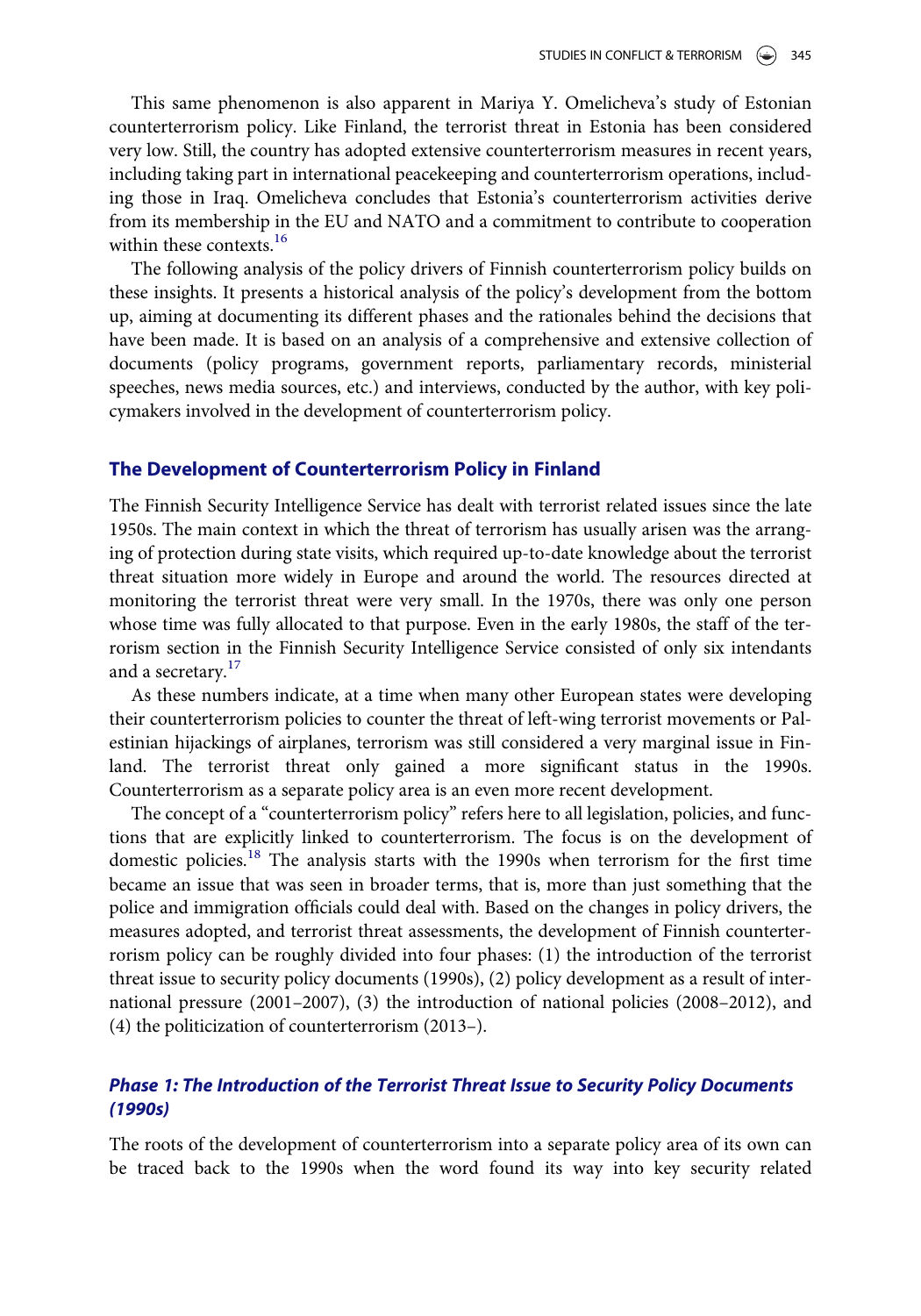documents. <sup>[19](#page-18-2)</sup> At that time, the direct terrorist threat to Finland was considered as minimal as it had been in previous decades. The impetus for developing counterterrorism policies came from another direction.

The development of counterterrorism policy has to be put into the context of a broader rewriting of Finnish foreign and security policy. In these years, Finland was adapting to the new security environment of the post-Cold War era.<sup>[20](#page-18-3)</sup> The traditional narrow focus on military threats was replaced (or rather supplemented) by a "broad and comprehensive concept of security,"<sup>[21](#page-18-4)</sup> largely following the way in which security threats were conceived by many other Western states at the time. This meant that increasing attention was to be paid to socalled new threats. Terrorism entered the threat perceptions as part of this "package" of new threats, along with, for example, organized crime, the drug and illegal arms trade, the prolif-eration of weapons of mass destruction,<sup>[22](#page-18-5)</sup> human rights violations, damage to infrastructure, information threats, disasters, environmental change, epidemics, and migration flows. $23$ Typical of these new threats was the fact that they crossed state borders. Finnish security, especially when it came to these new threats, was seen as closely intertwined with European security. The foreign and security policy reports from this period also underlined the need for constructive cooperation in the new situation and that it was important for Finland as part of the West to do its share in countering these new threats.  $24$ 

The reinterpretation of threat perceptions can also be seen, according to Jarno Limnell, as part of Finnish identity politics. During the Cold War, Finland was caught in an uneasy position between the eastern and the western blocs. Finland did not wish to be perceived as part of the east but, instead, preferred to present itself as a culturally Western but militarily neutral country. The proximity of the Soviet Union made it difficult for Finland to align itself fully with the West. After the end of the Cold War, Finland started increasingly to emphasise and deepen its connections and interdependence with Western states. The alignment of the threat perceptions with those of the Western states was a way of signaling that Finland belonged to the West. [25](#page-18-8)

The "upgrading" of terrorism as an issue of national security, however, did not lead to any significant investment in counterterrorism.<sup>[26](#page-18-9)</sup> Nothing in the policy documents or parliamentary discussions indicates that any particular importance was attached to countering the threat of terrorism in Finland. The most visible change from the Finnish perspective was that international cooperation in counterterrorism intensified. What further intensified this change in orientation was the approaching Finnish EU Presidency in 1999. In the annual report of the Finnish Security Intelligence Service (Supo) for the year 1998, it was stated that:

A collective responsibility in countering terrorism has increased. When we intensify the cooperation with the world around us, we do not have a lot of independent discretion in whether or not to participate in the new countermeasures that create new responsibilities, even in the cur-rent situation in which terrorism is not an immediate problem for Finland.<sup>[27](#page-18-10)</sup>

This became all the more evident in the years after the 9/11 attacks.

# Phase 2: Development as a Result of International Pressure (2001–2007)

After the 9/11 attacks, the attention directed at terrorism-related issues increased rapidly and dramatically in Finland. Over the next few years, terrorism gained a more central role in Finnish policymaking than before. Again, this was not due to changes in national threat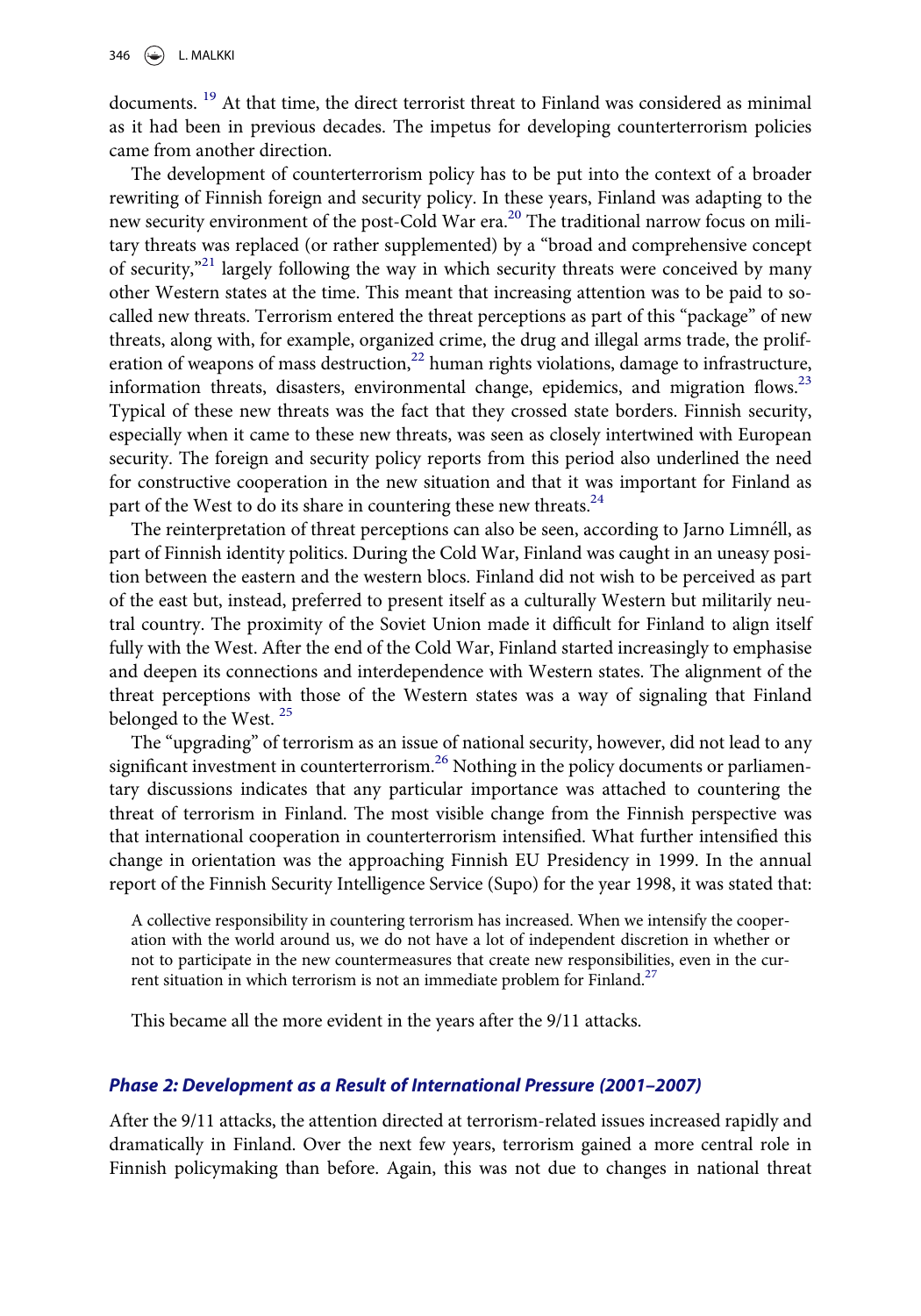assessments. Already in the first evaluations one day after the attack, the prime minister reported that the attacks did not indicate that the security situation in Finland had changed. This view was affirmed several times by the Finnish Security Intelligence Service and key politicians over the course of the next few years, although it was argued that it was important to keep a close eye on developments.<sup>[28](#page-18-11)</sup>

Even though the attacks did not change these threat assessments, their aftermath had many different effects in Finland. One immediate effect was the tremendous increase in the workload of the Finnish Security Intelligence Service. This was mostly due to the number of international queries, which skyrocketed overnight. The situation also challenged the traditional methods of countering terrorism and pushed the service to renew its organization and operations. During 2001–2002, it was given more resources to fulfill its tasks, although the increase was very marginal compared to many other countries. The same goes for the quali-tative change in the service's working methods.<sup>[29](#page-18-12)</sup> What changed permanently was that counterterrorism became a field thoroughly and increasingly penetrated by intensive international cooperation, and counterterrorism became an issue that concerned various branches of the government.<sup>[30](#page-18-13)</sup>

The aftermath of the 9/11 attacks also brought counterterrorism issues before the Finnish Parliament like never before. This is illustrated by [Figure 1,](#page-6-0) which shows the number of parliamentary issues (government proposals, written and oral questions, and so forth) that have dealt with terrorism in one way or another. Whereas during the previous decade, there had been in total four parliamentary issues in which terrorism was mentioned, the number of such issues was 19 in the year 2001 alone.

Most of these issues were either reports or legislation that can be traced back to international treaties and discussions. Shortly after the 9/11 attacks, Finland expressed its solidarity with the United States and strong support for international cooperation.<sup>[31](#page-18-14)</sup> It was announced that Finland would implement all those measures demanded by international treaties. This was very predictable, because being seen as a good international partner had been a longstanding principle of Finnish foreign policy. It was indeed this commitment that was the main driving force behind counterterrorism policymaking in the first years after 2001. Counterterrorism remained an issue that was most of all connected with foreign and security policy commitments.

<span id="page-6-0"></span>

Figure 1. The number of terrorism-related issues in the Finnish Parliament, 1990–2014.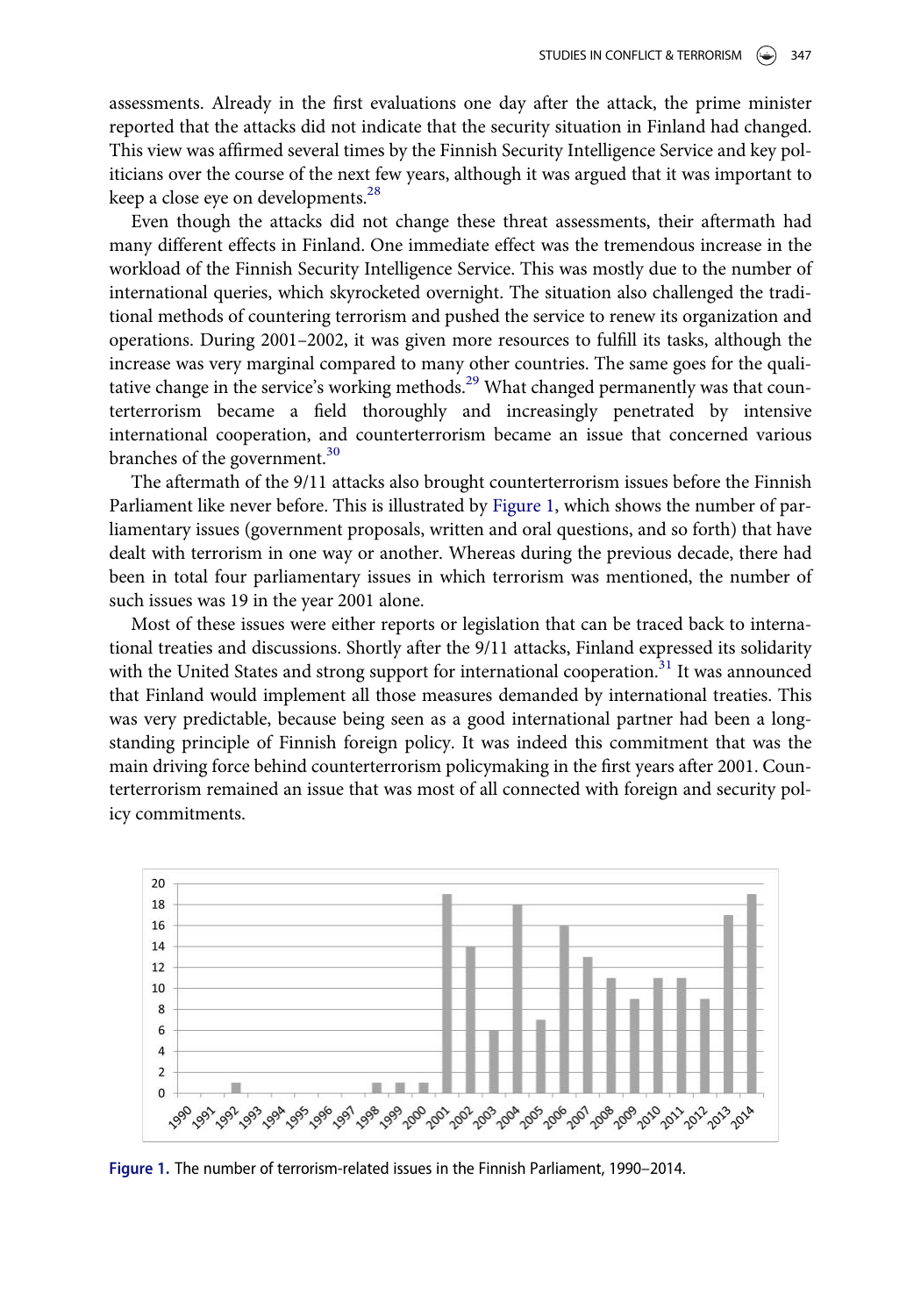The most visible and long-lasting counterterrorism measure adopted in these years was the introduction of a separate chapter 34a on terrorist offenses in the Criminal Code in early 2003 to comply with the EU Council framework decision on combating terrorism (2002/475/ JHA). Although an overwhelming majority of the acts (like hostage taking, bomb attacks, assault, or murder) that the framework decision criminalized were already addressed in other sections of the Criminal Code, there was no legislation that would distinguish a terrorist offense from similar kinds of offenses committed without a terrorist intent.<sup>32</sup> Several other bills based on international treaties, EU directives, and framework decisions were passed in these years, dealing, among other things, with the financing of terrorism, extradition, port security, data retention, transportation of dangerous goods, and police powers.

Most of these issues passed through parliament without opposition. All the political parties agreed that it was important to be a good partner and to meet one's international obligations. Overall, although the attitude of Finnish politicians was positive, they were largely disinterested in developing a counterterrorism policy. There was a strong consensus that Finland should not be allowed to become a safe haven for terrorists, but no party adopted counterterrorism as one of its flagship projects. A general concern among politicians and policymakers, including the Finnish Security Intelligence Service, was to avoid spreading fear among the population. In the first Internal Security Programme of 2004, it was stated that "the fear of terrorism may become larger than the likelihood [of a terrorist attack] and, in the worst case, it may become a factor limiting people's lives and activities."<sup>[33](#page-18-16)</sup> This reflected the traditional message that the government had communicated to citizens during any crisis—stay calm, the authorities are up to date and taking care of the situation.

There is also evidence that the European Union (EU) and other states were not always completely pleased with Finland's calm and restrained attitude toward counterterrorism. The United States expressed its criticism of Finland's contribution to the War on Terror. Jarno Limnell relates in his book how the United States tried to convince Finland about the danger of violent Islamism and in particular criticized Prime Minister Matti Vanhanen's mellow statements after the Madrid attacks. If the United States had had its way, Vanhanen would have clearly stated that a similar attack could have happened in Finland too.<sup>[34](#page-18-17)</sup> Moreover, even though Finland has been relatively conscientious in implementing international obligations, it has had its share of criticism from the EU. In the first EU counterterrorism peer review report, Finland was criticized for its insufficient toolbox for preventing terrorist crimes.

Finnish politicians and policymakers, for their part, were occasionally lamenting the speed and extent of new initiatives coming from the EU and other international bodies. In those cases where the new legislation and measures provoked any debate, a common criticism of these international initiatives was whether the same kind of measures that were found in other countries that faced a considerably more serious terrorism threat were really needed in Finland. Such claims, together with concerns over the seemingly ever expanding powers given to the police in the name of countering terrorism, were expressed in parliament when, for example, the changes requested in the EU peer review report were implemented.<sup>[35](#page-18-18)</sup> These international obligations and recommendations were also sometimes criticized because it was believed that they would lead to unnecessarily complicated bureaucracy, heavy costs or processes, and legislation that did not fit very well with the Finnish system. For example, the first drafts of the aforementioned EU framework decision that introduced this terrorism legislation were met with criticism because they included such severe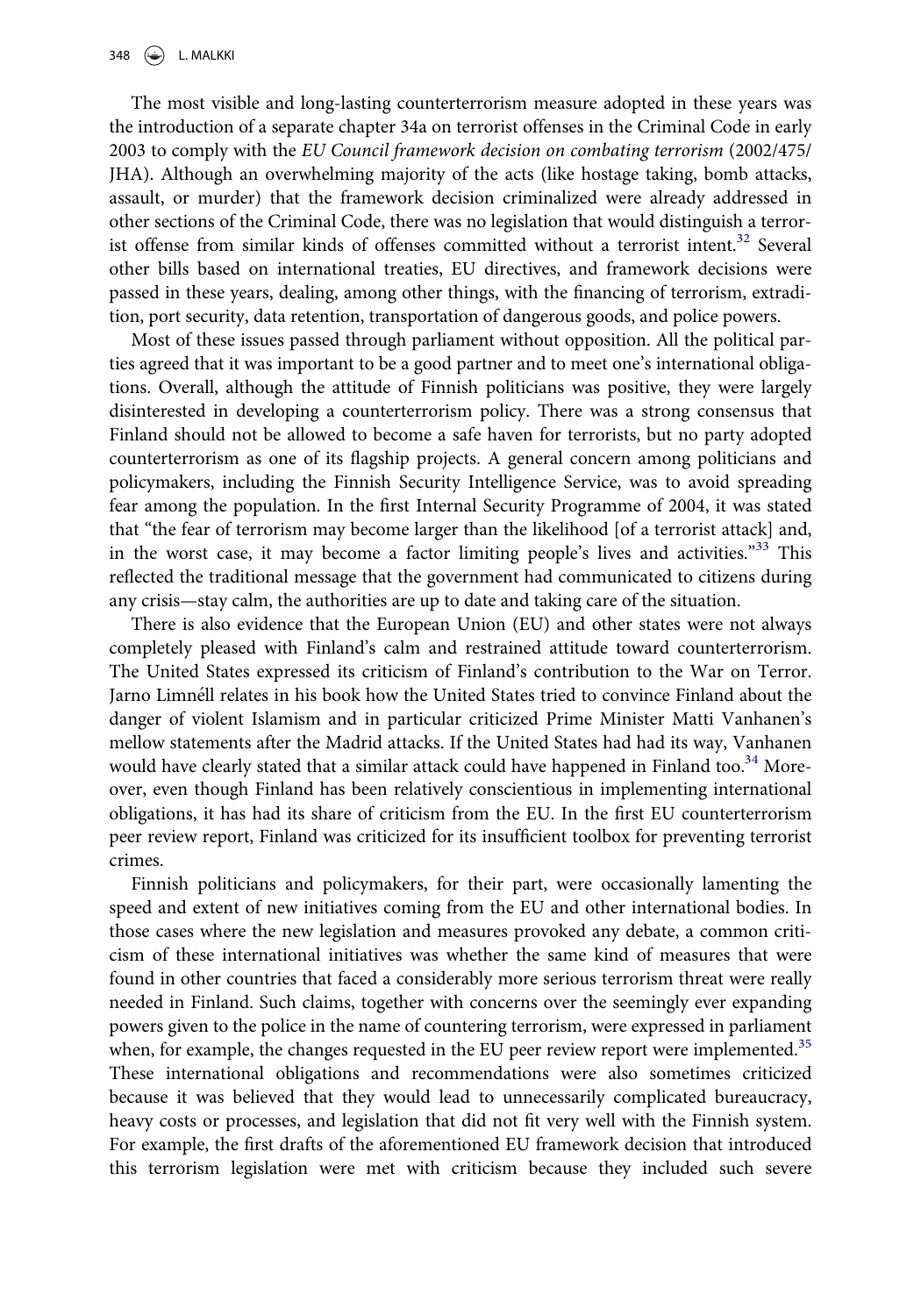sentences and vague expressions that it would have been extremely difficult to incorporate them into the Finnish Criminal Code.<sup>[36](#page-19-0)</sup> When implementing these international obligations, the guiding line was that criminalization was not to be extended any further than was necessary. $37$  Consequently, Finland is among those Western liberal democracies that have introduced the least restrictions on privacy rights, procedural rights, and immigration and foreigners laws[.38](#page-19-2) Also in the context of international cooperation, the Finnish authorities repeatedly emphasized, sometimes with a concerned tone, the importance of respecting individual rights and freedoms in countering terrorism.

Throughout the 2000s, even though terrorism became a much more important political question in Finland than it had been before, counterterrorism remained an issue that was not openly politicized in the sense that it became an issue of public political contestation or that a reference to a terrorist threat was used to legitimate further initiatives beyond those required by international treaties. The policy's development was largely driven by public administration. In very few cases did counterterrorist policymaking receive more publicity and involve visible politicking.<sup>39</sup> It seems safe to conclude that Finnish counterterrorism activities in these years consisted of a conglomeration of measures that were taken to fulfill international obligations, respond to other kinds of international pressure, or to address limited practical concerns.

### Phase 3: Introduction of National Policies (2008–2012)

During the latter part of the 2000s, Finnish counterterrorism policymaking began to acquire new dimensions. While international obligations had largely driven policymaking up until then, national initiatives now began to increase. Since 2008, Finland has adopted a number of measures that have not been required by any international agreement. Furthermore, counterterrorism started increasingly to penetrate internal security strategies.

The first signs of this development were visible in the Programme for Internal Security for the years 2008–2012. One of the actions in the program was to develop a national counterterrorist strategy for Finland. Another objective mentioned in the program was to develop ways of preventing and detecting violent radicalization at an early stage.<sup>[40](#page-19-4)</sup>

The first national counterterrorist strategy was approved in the spring of 2010. In the first pages of the strategy, it is stated that "the underlying theme of this strategy is to maintain the high level of state activity and to further develop cooperation and coordination." [41](#page-19-5) The desire to improve cooperation and clarify the roles of different branches of government seems to be one of the major reasons for drafting the strategy. This was partly linked to international developments. As terrorism-related issues penetrated the agendas of various policy sectors, an increasing number of Finnish policymakers and politicians participated in international working groups and negotiations. This created a challenge at home—how to make sure that all those representing Finland had all the information they needed and that they were aware of Finland's stand on various matters.

While the purpose of the strategy was expressed in administrative terms, it went beyond just improving cooperation between different authorities. The strategy included action to introduce amendments to current terrorism legislation that were not required by any international treaty. It was stated that the existing legislation on terrorist crimes should be revised so that financing the directing and training of a terrorist group, as well as the recruiting of individuals into such groups was also criminalized. By way of further justification, it was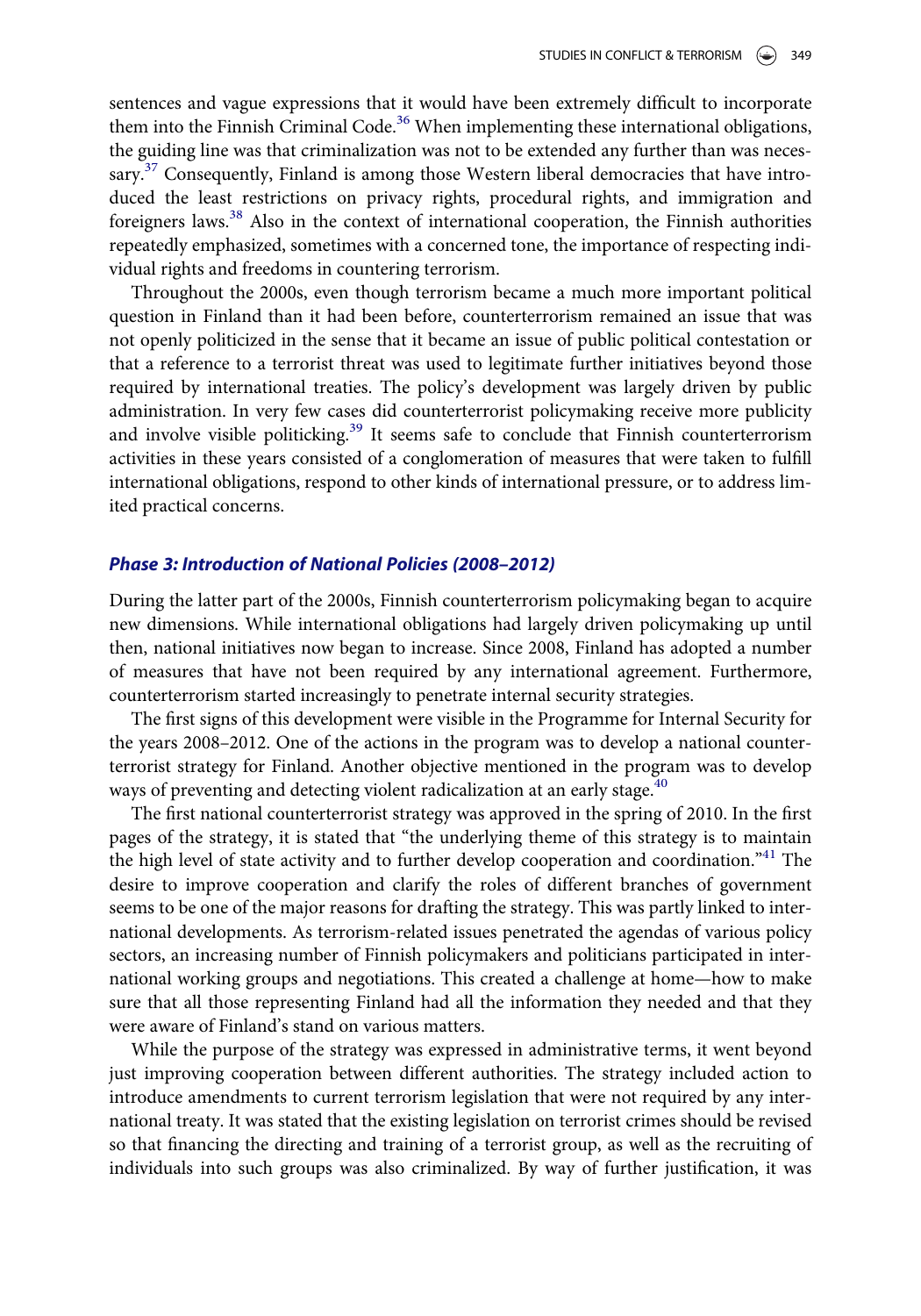mentioned that such acts were already criminalized in several other EU countries. These demands were linked to types of activities that had been detected or suspected in Finland, but, due to current legislation, it was difficult for the authorities to investigate them properly and eventually press charges. $42$  The amendments were eventually approved in by parliament in December 2014.

This decision to expand terrorist legislation represented a break from Finland's earlier line of doing only the minimum that was required to meet the obligations set down by interna-tional treaties and EU framework decisions.<sup>[43](#page-19-7)</sup> This policy change can be linked to changing assessments of the terrorist threat to Finland. Toward the end of the 2000s, the authorities started to view the terrorist threat as increasingly relevant to Finland. The direct threat of terrorist attacks was still considered low, but whether it would remain this way was now questioned. There were two main reasons for this.

First, the threat of terrorism seemed to approach Finland geographically. When looking for signs of things to come with regard to political activism and extremism, the Finnish authorities have traditionally turned their eyes toward other Nordic countries (and Germany). Around these years, the authorities started to emphasize that the number and seriousness of planned terrorist attacks in Nordic countries was increasing. The planned terrorist attacks revealed in other Nordic countries had already been mentioned in the Finnish Security Intelligence Service's annual report for 2005<sup>[44](#page-19-8)</sup> and had been underlined again in the national counterterrorism strategy five years later. The Danish cartoon crisis was specifically mentioned as an example of "how a European country can quickly become a target for hatred among radical groups."<sup>[45](#page-20-0)</sup>

Another incident that undoubtedly shaped views on the terrorist threat was the suicide bombing attempt in Stockholm in December 2010.<sup>[46](#page-20-1)</sup> A couple of days after the attack, President Tarja Halonen stated that it was only a matter of time before something similar to that attack happened in Finland. The same point was made by Alexander Stubb, the minister of foreign affairs. The statements differed significantly from the earlier announcements emphasizing the improbability of an attack in the country. $47$ 

Second, the Finnish Security Intelligence Service started to bring the government's attention to the fact that the terrorist situation in Finland was already changing. According to its assessments, the number of individuals who had ties with terrorist organizations was increasing in Finland and these ties were becoming ever closer. What kind of developments these assessments were exactly based on, is difficult to say, because the Finnish Security Intelligence Service has been very sparing in its comments. What we do know is that a Finnish citizen of Moroccan origin, known for his strong connections to jihadist networks, came back to Finland after having been expelled from Sweden in 2008.[48](#page-20-3) The first terrorismrelated case that led to a pretrial investigation and eventually a court case started around this time as well. Four individuals were eventually charged with financing and/or recruiting for al-Shabaab and given a suspended prison sentence.<sup>[49](#page-20-4)</sup>

During this period, the Finnish Security Intelligence Service started actively communicating its concerns to political leaders. The message communicated to political leaders was that while future threat scenarios were not that different to those in other western European countries, the resources allocated to countering terrorism were severely lagging behind. The Finnish Security Intelligence Service also sought to bring these issues into the public debate. In June 2009, in a highly unusual and visible op-ed, the head of the service Ilkka Salmi, together with the head of the Finnish Immigration Service Jorma Vuorio claimed that the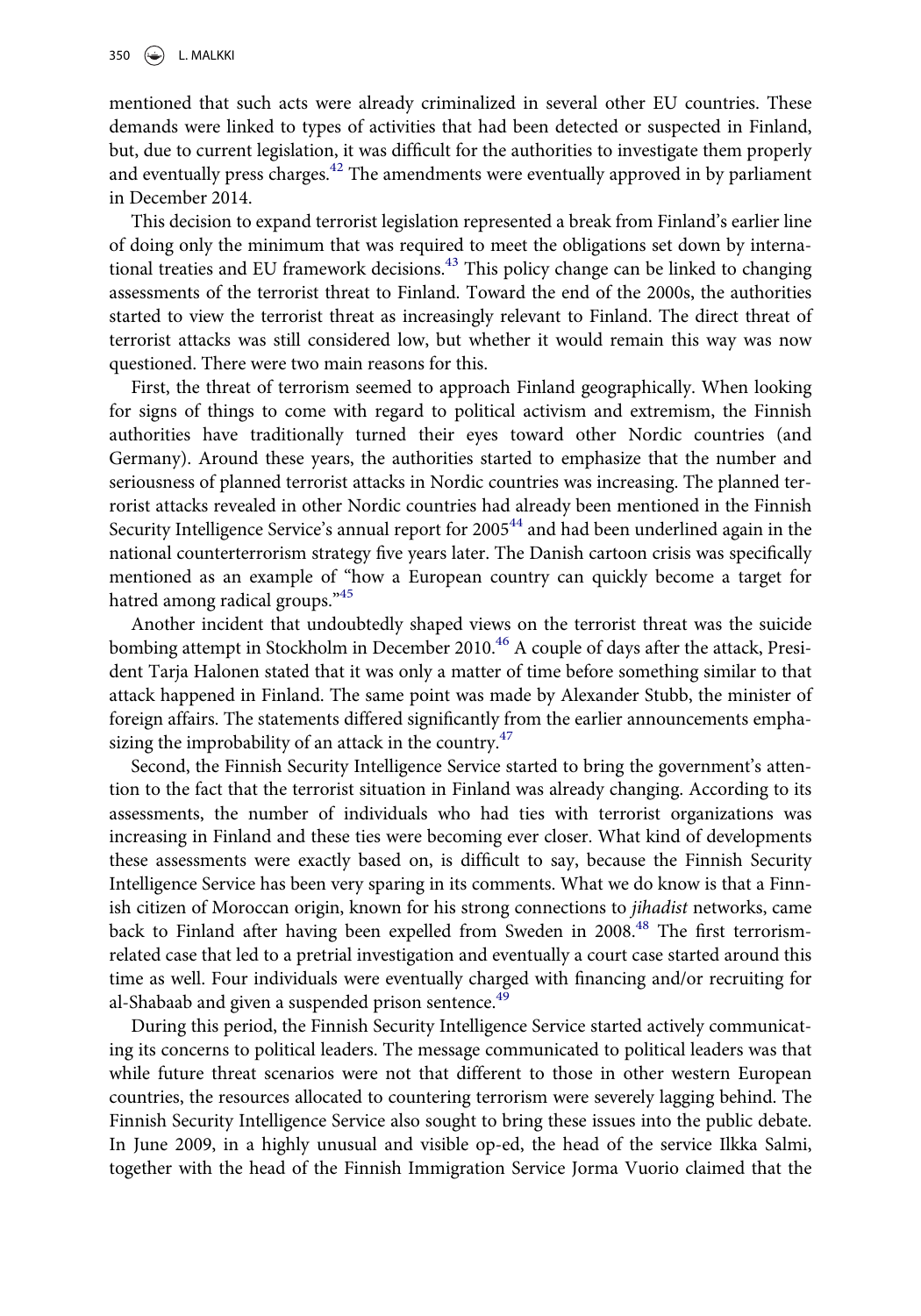days of trial and error in Finnish immigration policy were over and that without significantly heavier investment in integration, Finland would face a more serious terrorism situation in the future.<sup>[50](#page-20-5)</sup>

Changes in the security environment also challenged the working methods of the Finnish Security Intelligence Service. Under the leadership of Ilkka Salmi, the service started to talk about pushing the first lines of defense further away from Finland. As part of this strategy, the service broadened its operations by stationing its employees to Finnish embassies to selected African states. The objective was to prevent potential terrorists from traveling to Finland. While this was not an extraordinary counterterrorist measure as such, it was a historical change in the functions of the Finnish Security Intelligence Service. It was the first time that the service had extended its operations beyond Finland's national borders.<sup>[51](#page-20-6)</sup>

Besides the aforementioned National Counterterrorism Strategy, the Programme for Internal Security for the years 2008–2012 also included developing a plan to prevent radicalization into terrorism. Here, international influences are very clear. This idea came from policymakers who had closely followed developments and discussions elsewhere in Europe after the 2005 London attacks. The preparatory documents drafted in 2007 highlighted the fact that the situation in Finland at that moment was good, but that one should take seriously the possibility that violent radicalization similar to that which had already taken place in sev-eral other European countries would also happen in the future in Finland.<sup>[52](#page-20-7)</sup> This part of the program was, however, not implemented. This was because it was decided at ministerial level that it was not (yet) the right time to start such activities. The reason for this was that there were no signs of significant radicalization and the introduction of the program at that moment had the potential to do more harm than good.<sup>[53](#page-20-8)</sup>

When the time came to draft the next Programme for Internal Security in 2011, the time was now considered ripe for counterradicalization efforts. The first national strategy for pre-venting violent extremism was published in June 2012.<sup>[54](#page-20-9)</sup> No international body had demanded such an action plan to be introduced in Finland, although "prevent" is one of the four pillars of the EU's counterterrorism strategy.

Like the national counterterrorism strategy, the action plan to prevent violent extremism also strongly focuses on improving cooperation and information exchange between the various authorities involved, as well as on developing situational awareness. At the time of writing, local cooperative networks between different authorities are developing different ways of conducting (individual level) interventions. It is also worth noting that the action plan is not limited to violent jihadist radicalization only. It also includes violent extremism linked to the far right and far left, as well as school shootings.<sup>[55](#page-20-10)</sup> In practice, though, the main focus has been on *jihadist* radicalization.

Having said all that, it is important to stress that even though the initiative for these national strategies lay in the national level, these developments were also closely tied to international cooperation and Finnish foreign policy considerations. In many ways, these national strategies have made the influence and extent of international pressure and cooperation even more visible. Even if certain policies have only been recommended, their implementation is often monitored and reported in the international level. Willingness to be seen as a good and reliable international partner can be a strong incentive to comply with the recommendations.

The national counterterrorism strategy is a case in point. Even though there was no international-level obligation to introduce a national strategy, there was definitely strong pressure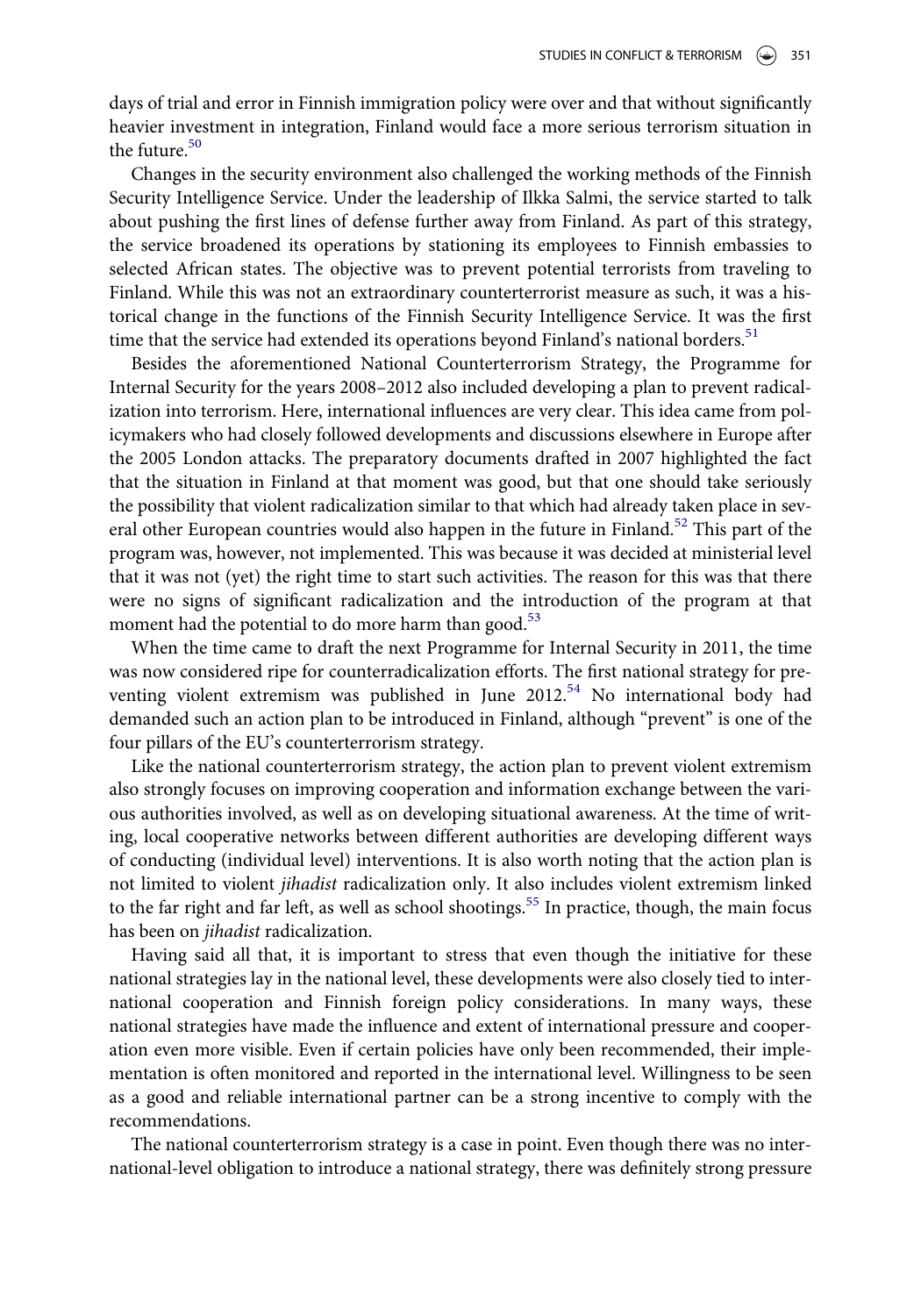to do so, through recommendations coming from, for example, the EU level and in the form of expectations that were voiced in international meetings. Policymakers have conflicting recollections about whether EU peer review reports recommended that Finland introduce a national counterterrorist strategy. Having a national strategy, in any case, unquestionably made it easier for Finland to look good at EU meetings. This was well captured by one key Finnish policymaker in an interview with this author:

When you sit around the table in an EU meeting and say that you have done nothing, because you have not considered the [terrorist] threat to be that serious, well, you kind of feel like a backwoodsman. This is also true for ministers. When they talk about these issues at the EU level and it comes up that you have not done anything, well, your country gets placed in a certain category of states. As regards preventing violent extremism, Western European and other Nordic states have actively developed their policies while Eastern European countries are in a different league. When you have a national strategy, it is easier to show that you are doing something.<sup>[56](#page-20-11)</sup>

The influence of international debates, obligations, and recommendations is also visible in Finland's counterterrorism strategy. In the most recent version of the strategy (2014), a lot of space is given to going through the international counterterrorism fora in which Finland participates. Looking at the list of actions to be taken, one cannot escape the impression that their origins lie at least as much in international fora as in national needs. For example, it is hard to see at the moment why improving coordination in chemical, biological, radioactive, nuclear, and explosive materials (CBRNE)–related matters would be a national priority. This does not mean that the actions would not be beneficial from the national perspective too. Rather, it testifies to the fact that international commitments continue to drive the policy agenda in this field to a significant degree.

International influences are also evident in more indirect ways such as in descriptions of changes in the terrorist threat, the analysis of the causes of violent radicalization, and how terrorism and radicalization into violent extremism should be countered all these draw heavily on international debates and "authoritative knowledge." EU-level cooperation, for example within the Radicalisation Awareness Network (RAN), seems to play a particularly important role. It has been common to criticize the EU for being an inefficient counterterrorism actor. From the Finnish perspective, however, it is impossible to miss the strong effect that peer interaction and social learning have had in national-level policymaking.

## Phase 4: Politicization of Counterterrorism (2013–)

When the aforementioned national programs were introduced in 2010 and 2012, respectively, they were hardly even noticed in the media. Interest in counterterrorism issues was already increasing, but it was still limited. It almost seemed like counterterrorism was an issue that politicians, with a couple of rare exceptions, explicitly avoided touching on. What may have restrained the debate on counterterrorism is that open debate about issues related to crises and security have traditionally been considered politically unconstructive.<sup>[57](#page-20-12)</sup>

Around 2013, the dynamics and content of the public debate about terrorism and counterterrorism started to change. These issues are now much more often commented upon by politicians and discussed more broadly in the media. A major reason for this is the flow of foreign (terrorist) fighters from Finland to Syria and Iraq. At the end of 2014, it was estimated that over 50 people have left Finland to travel to Syria or Iraq since 2012. The number is high per capita, although it needs to be kept in mind that the figure includes all those who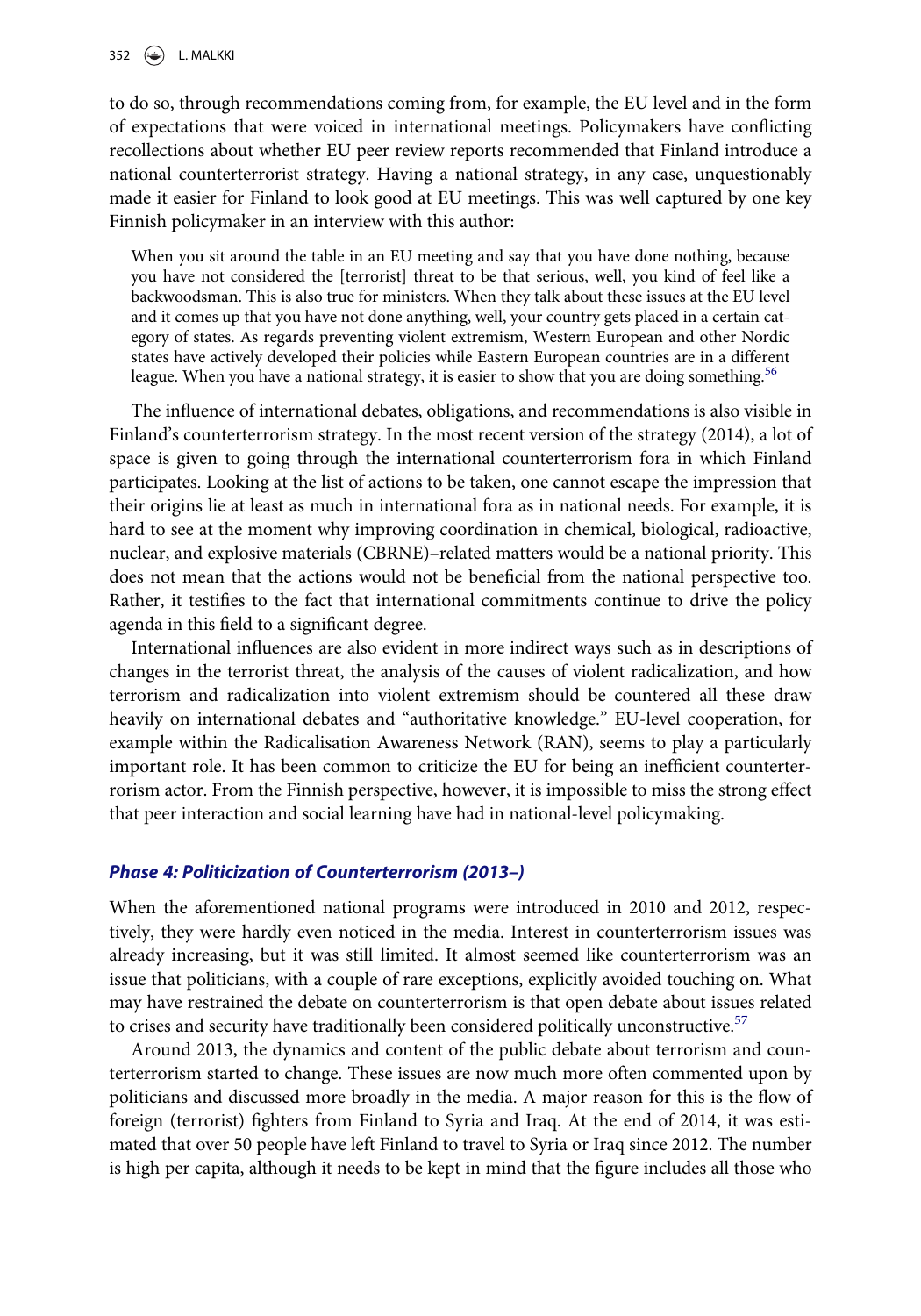have left for Syria and Iraq and not only those who are known to be or suspected of being foreign fighters. It is not clear in every case what those who have left have ended up doing in Syria or Iraq, but the Finnish Security Intelligence Service believes that about 75 percent of those who have left have sought to become fighters in the ranks of jihadist groups. It is believed that most of them have joined armed groups such as ISIS or Jabat al-Nusra. Besides Syria, some people have also left to go and fight in Somalia.<sup>58</sup>

These numbers appear even more striking when they are contrasted with the very limited degree of radical Islamist activities in Finland before the Syrian conflict. The foreign fighter phenomenon, together with the steadily increasing number of individuals interested in violent radical Islamism, has made the Finnish Security Intelligence Service change its publicly communicated assessment of the terrorist threat for the first time. The threat of attacks by terrorist organizations proper is still considered low, but the service is increasingly worried that individuals or small groups of radical Islamists may commit attacks in Finland, either on their own or with support from abroad. In the fall of 2014, four people suspected of ter-rorist crimes were arrested, most probably in connection with the situation in Syria.<sup>[59](#page-21-0)</sup> National Police Commissioner Mikko Paatero stated in an interview that "it is… only a question of time before an act of brutal violence takes place in our country. Thinking in any other way would be childish." [60](#page-21-1) Besides violent attacks inspired by radical Islamism, the authorities are concerned about the possibility of school rampage shootings or other kinds of lone actor attacks.

During the last two years, issues related to terrorism and counterterrorism have become regular topics in the public debate. It was largely during 2014 that counterterrorism and counter-radicalization issues for the first time became widely accepted as questions relevant to Finland in their own right. The foreign fighter phenomenon has led to a lively (for Finland) debate on what kind of implications it may have for Finland in the long term and what kind of measures should be taken to counter it. The discussion has particularly revolved around what could be done to prevent people from leaving for Syria and Iraq and what should be done with those who return. There is a noticeable shift away from developing capabilities to counter terrorism and violent extremism in general toward adopting more specific measures to deal with particular questions, in this case, the foreign fighter phenomenon.

The powers and resources granted to counterterrorism have also been critically evaluated. The police have already been given more funding for countering terrorism.<sup>[61](#page-21-2)</sup> Most of this funding is directed at improving the equipment of special intervention units. Much less attention and resources have been directed at, for example, improving intelligence gathering. Counterterrorism needs are one reason behind current evaluations as to whether the authorities should be given powers for electronic surveillance and intelligence outside Finland. Unlike authorities in many other EU countries, the Finnish authorities do not yet have such powers or capabilities. While the initiative has strong political support, it also has strong opposition.<sup>[62](#page-21-3)</sup>

Another new feature of the last two years is that the government has been openly criticized for not doing enough to counter terrorism. Representatives of the populist Finns party have been most vocal in this respect. They have blamed the government and the authorities for not taking the threat of radical Islamism seriously, called radical Islamism the biggest security threat in Finland at the moment, and demanded stricter measures to counter terrorism, including outlawing Islamist organizations, banning radical Islamist preachers from entering the country, and revising legislation on immigration and citizenship so that people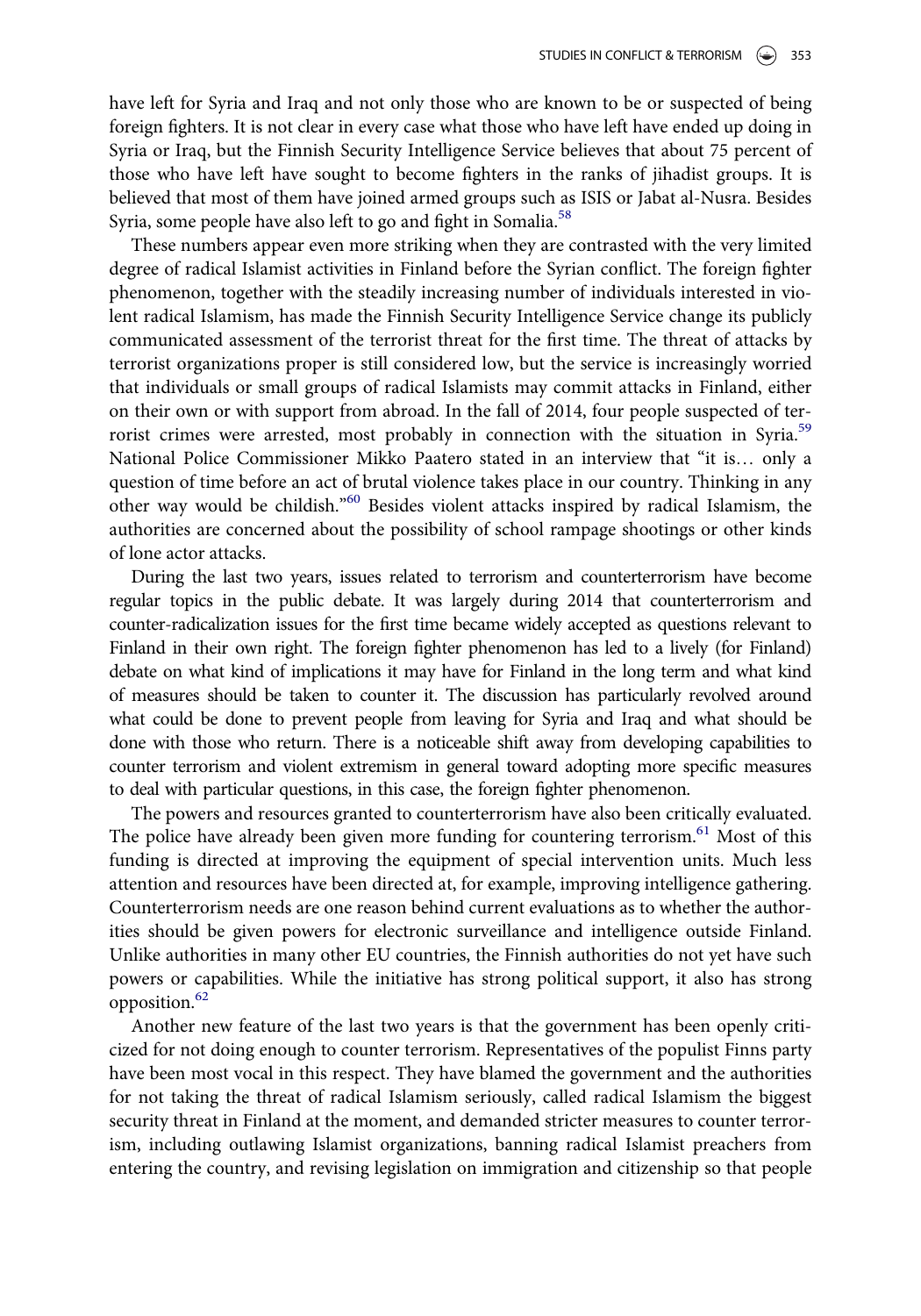with ties to terrorism can be more efficiently deported and prevented from entering the country in the first place as immigrants.<sup>[63](#page-21-4)</sup>

Support for broadening counterterrorism legislation and for measures against terrorism and radicalization into violent extremism has clearly increased. This seems to be especially the case with measures designed to prevent attacks and/or radicalization. While only a couple of years ago, policymakers had to put quite a lot of effort into getting relevant actors motivated to participate in policy planning and implementation, this is not the case now.

At the same time, the influence of international debates on counterterrorism and counterradicalization continues to be strong and policymakers actively seek out lessons to be learned from abroad. New international obligations and recommendations are also being introduced, the latest ones being those deriving from the UN Security Council Resolution 2178 and the new additional protocol to the Council of Europe Convention on the Prevention of Terrorism. These documents deal with criminalizing traveling abroad with terrorist intentions. Even though Finnish attitudes toward counterterrorism have changed, the friction between international recommendations and national evaluations has not completely disappeared. Again, it strongly looks like the legislative changes recommended in these treaties will be implemented, but if it was solely a matter for Finland, it is far from certain that such changes would be introduced.

# International Pressure and Fostering Political Resilience to Terrorism

By now, it should be evident that international pressure and cooperation in developing counterterrorism policies and legislation has clearly influenced Finnish counterterrorism policymaking. It turns out to have been the most important policy driver throughout the whole period analyzed in this article. The question that we will now turn to is what we should think about it.

The attitude of Finnish authorities and policymakers toward international cooperation and its influence on Finnish policy has generally been positive. They seem to have been very aware of international pressure to perform, and this pressure has been seen largely as a good thing. It seems to have helped overcome some of the issues that countries with a low domestic threat assessment face. As politicians have largely been uninterested in counterterrorism issues, international obligations and pressures have provided the necessary driving force for policy development.

Furthermore, as the need to be a good international partner is widely accepted, international obligations and recommendations have provided strong legitimation for introducing counterterrorism legislation and measures. This may also partly explain why counterterrorism has attracted so little political attention. Meeting international expectations in itself gave the impression that Finland was dealing with the terrorist threat responsibly. This state of affairs has also allowed policymakers to keep a low profile in counterterrorism policymaking and thereby avoid stoking fears among the public that there might be terrorist threats out there, which the security authorities were keeping from the public.

What is seen as a positive or negative development, always depends on one's point of view. Here, the influence of international pressure is approached from the point of view of political resilience: Has international pressure helped Finland draft a counterterrorism policy that has mitigated the threat of terrorism in Finland and that is in harmony with Finnish political and legal culture? While it is too early to reach any definite conclusions about this,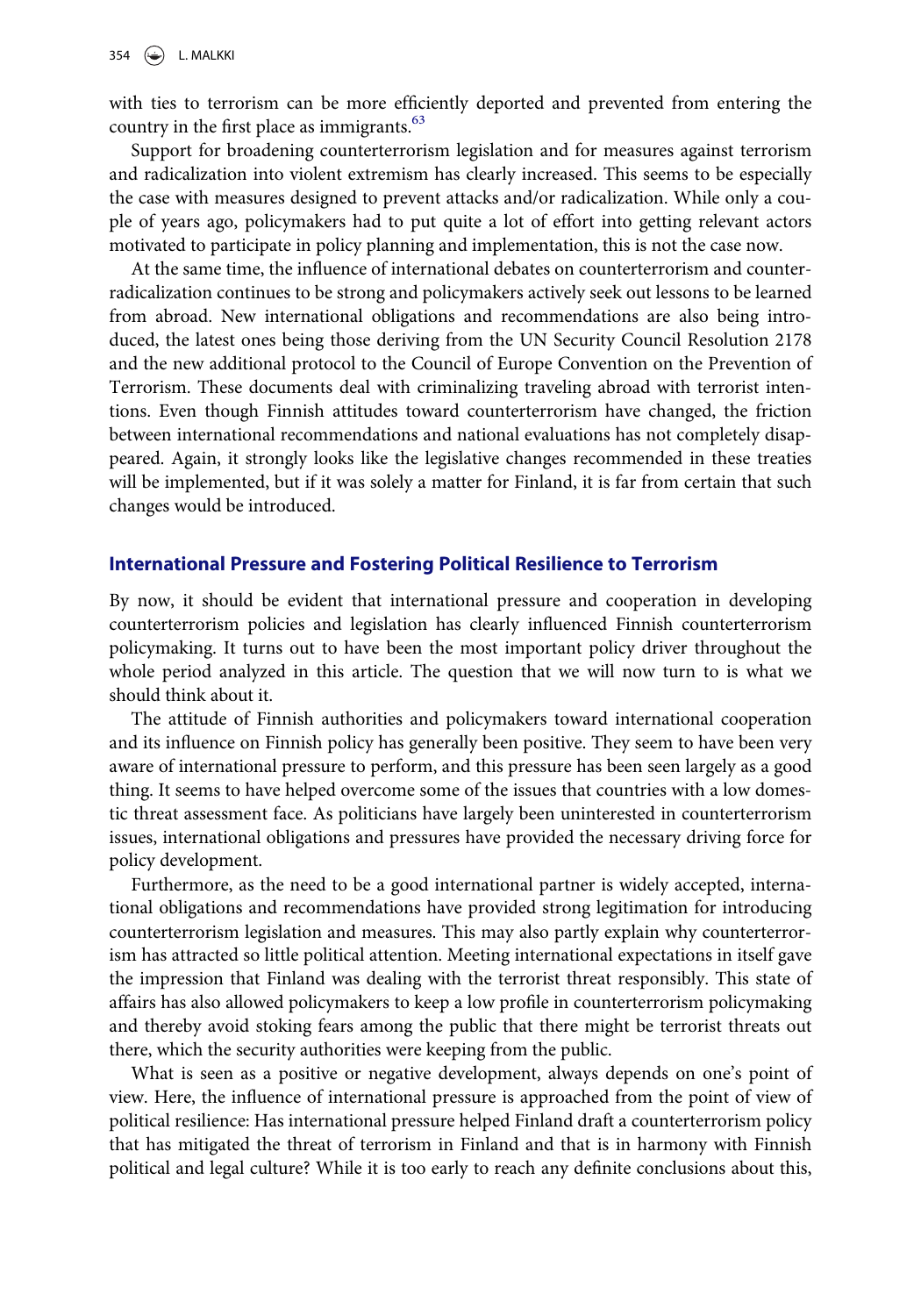and evaluating the role of different factors in policy processes is inherently difficult, it is possible to make some observations.

One benefit undoubtedly enjoyed by Finland until very recently is the fact that it has had the opportunity to prepare and discuss new laws and measures without political pressure. As one representative of the police said in an interview with the author, "these things need to be done in peace time."<sup>[64](#page-21-5)</sup> More typically, calls for new legislation and other measures arise and are dealt with in the immediate aftermath of a terrorist attack. With all the shock, feelings of insecurity, and political pressure to prevent further attacks, that is hardly the best time to have an informed and level-headed debate about the pros and cons of proposed laws and measures. On the basis of this study's findings, it seems very unlikely that Finland would have invested nearly as much on developing its national counterterrorism policy and introducing legislation as early as it did were it not for international pressure to do so.

However, international obligations and expectations have arguably in some cases limited the ability of Finland as a country to consider these issues, even though counterterrorism policy still remains largely a matter for sovereign states. The Finnish legal tradition and international obligations have sometimes collided and led to the introduction of legislation that does not fully meet the criteria usually set for law making. Secondly, there have also been conflicts between international expectations and national traditions when it comes the way, or style, in which the government communicates with the public. A typically Finnish feature of communicating with the public in times of crisis is the desire to avoid unnecessarily alarming the public. The authorities have been very restrained in their use of the term "crisis" when describing various challenging situations in the first place and even more sparing in the use of the word terrorism.[65](#page-21-6) From an international perspective, this sometimes seems to have been interpreted as not taking the threat of terrorism sufficiently seriously.

The most significant concerns are, however, related to policies that are designed to prevent radicalization into terrorism. As mentioned at the beginning of this article, counterterrorism nowadays includes a much stronger preventative element than before. This means, among other things, that even countries that do not have a "terrorism problem" are expected to introduce policies designed to counter violent extremism. Even though it is not always stated explicitly, it is commonly assumed that the earlier one starts with preventative measures against violent radicalization and terrorism, the better. The rationale for this seems to be that it is best to intervene at an early stage when dealing with adverse developments.

One testimony of the pressure to develop preventative policies is the fact that the discussion about introducing such policies started in Finland before any significant radicalization was observed in the country. One might conclude from this that Finland was in a rather good position—the country had a real opportunity to design a genuinely preventative policy.

While countries that get engaged early in this way are often applauded for their far-sightedness, there has been much less debate about the problematics that "starting early" may entail. How Finland got started with its program for preventing violent extremism provides a good window into thinking about these problematics. As already mentioned, the idea of beginning to develop such a program was discussed in 2007. However, at that time, there were no clear signs of violent radicalization and it was considered too early to start such a program. In retrospect, however, it may look as if Finland missed an opportunity here. Soon after 2007, the situation in Finland became more alarming. Since then, the number of indi-viduals who the Finnish Security Intelligence Service considers "risk persons"<sup>[66](#page-21-7)</sup> has multiplied.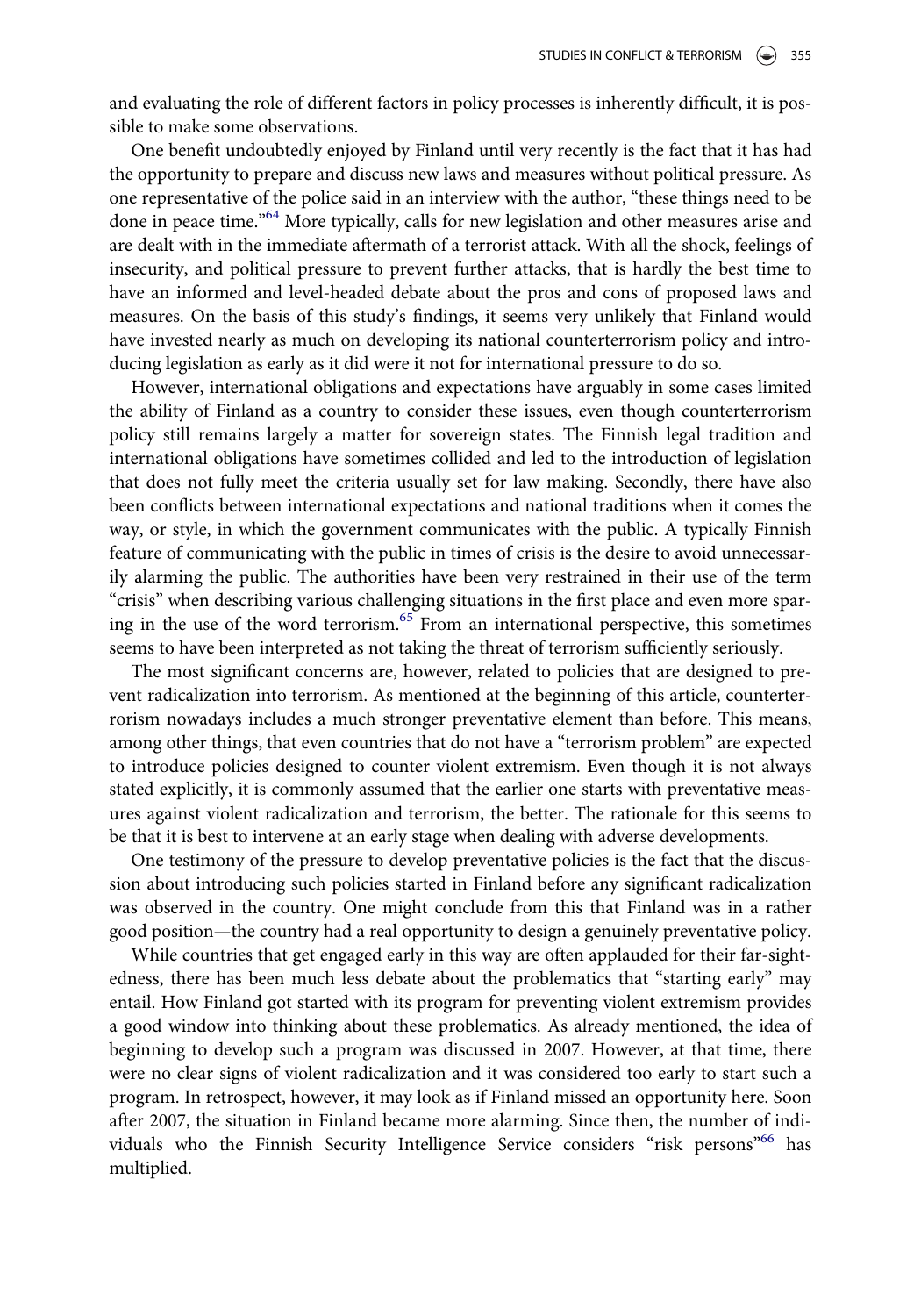An inherent problem with early prevention is that it is unavoidably based on some kind of prediction about future developments. One could reasonably argue that based on what was happening in other European countries, the direction in which the situation in Finland would develop should have been evident to Finnish policymakers in 2007. This argument is not without its problems. If one looks at other recent transnational waves of violent extremism (e.g., the so-called New Left wave of the 1960s–1980s and far right extremism in the 1990s), their effects in Finland have been very mellow.

One danger that international cooperation can bring derives from the fact that security practices that aim at preventing terrorism and preempting terrorist plans require some kind of construction of terrorist threat scenarios. Marieke de Goede has called this process "premediation" by which she means "imagining a variety of futures… in order to enable action in the present." [67](#page-21-8)

With intensive international orientation, it is possible that national security premediation becomes to be based on an excessive and/or deterministic projection of the international imagining of the terrorist threat onto the national context without sufficient consideration of local variables. This process of imagining is not inconsequential as it also has a performative element. As De Goede writes, "[t]his does not mean that disastrous imagined futures will inevitably play out, but it does mean that the imagination of some scenarios over others, the visualization of some futures and not others, entails profoundly political work that ena-bles and constrains political decision-making in the present."<sup>[68](#page-21-9)</sup>

Therefore, it does not seem warranted to assume outright that the "the earlier the better" approach in preventing terrorism would automatically lead to increased resilience to terrorism. Preventing violent radicalization is not necessarily a business that follows a "better sorry than safe" logic either. Critical literature on counterradicalization warns that preventative programs may end up producing counterproductive effects and lead, for example, to the "suspected communities" phenomenon.<sup>[69](#page-21-10)</sup> Any preventative action unavoidably requires some level of premediation and attempts at guessing who might be in danger of being radicalized. The weaker the signals are, the more imagination this process entails. There is a delicate balance between constructive predictions and seeing ghosts where there are none, and thereby even bringing them into existence.

Furthermore, the situation in which Finland developed and is developing its counterradicalization programs continues to be very different from countries such as the United Kingdom and the Netherlands in which significant radicalization had already taken place. Most attempts to prevent violent extremism are based on cases where significant radical milieus were already in existence or at least strongly in the making. To which degree lessons drawn from preventing violent radicalization in these kinds of contexts are applicable to a context in which there is no violent radicalization to speak of, is a question that has been seldom addressed. Another largely unexplored question is at what point it would be best to start trying to prevent violent extremism.

An excessively international orientation in counterterrorism may also lead to paying less attention to domestic history and developments. In this respect, the policy discussions around preventing violent extremism in Finland have had a curious dynamic. Policy documents often note that there has been little political violence in Finland in the post-Second World War period and that the scale of violent radicalization remains limited compared with many other countries. Little attention, however, has been given to what has made Finland such a peaceful place in terms of political violence. The search for useful lessons to be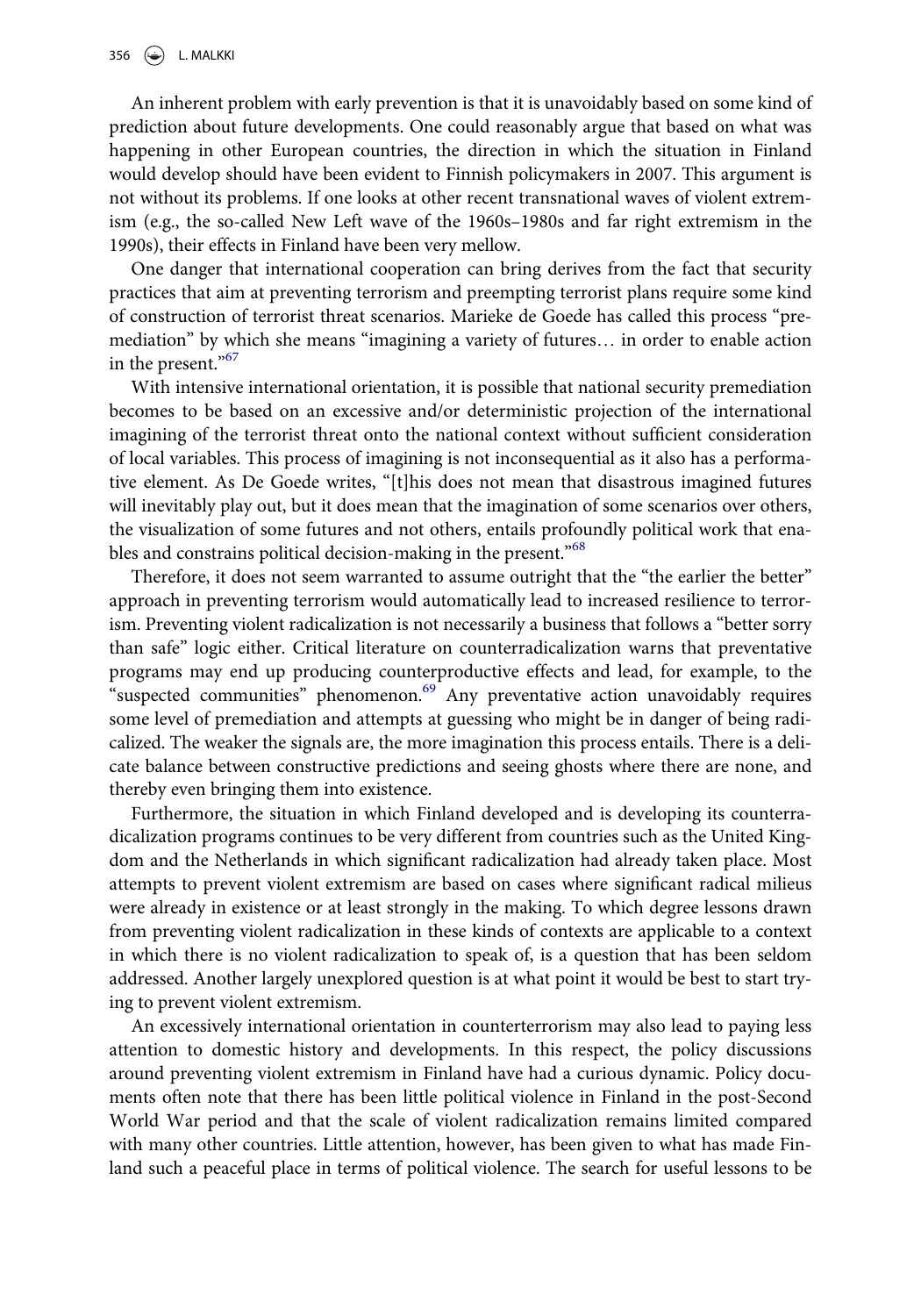learnt about terrorism is almost without exception concentrated on examining the experiences of other European countries, which nowadays are faced with and trying to tackle much more serious threats arising from violent radicalization, rather than on analyzing Finland's own history.

This international orientation also carries the risk that, with transnational threats in the limelight, other violent threats of a more domestic nature are left in the shadows. If one looks at violent acts in Finland in the post-9/11 period and evaluates the threat in terms of the number of casualties and the number of plots uncovered, the most relevant threat is undeniably school rampage shootings. To be sure, extensive policies have been developed to prevent school rampage shootings in the future. However, they have received much less political and public attention than one might have expected.

# Conclusion

The purpose of this article was to analyze the impact of international cooperation on the dynamics of the development of a national counterterrorism policy by looking at it through the lens of a periphery. Finland's experience clearly shows the powerful role of international cooperation in counterterrorism efforts. It is not only based on obligations, but also works through peer pressure and social learning. Becoming a safe haven for terrorism is something that most countries want to avoid, but foreign policy considerations and a desire to be seen as a reliable international partner seem to have been at least as important motivations for developing counterterrorism policies. It is true that issues related to counterterrorism still remain largely within the remit national sovereign states. Having said that, counterterrorism has become such an important issue and a field that is almost overflowing with recommendations, reporting to international institutions, and peer pressure that there are clear incentives to do more than the bare minimum. Finland's example clearly shows that counterterrorism has also increasingly become an issue for countries with a low threat level. By providing an empirically based case study, the article has hopefully contributed toward understanding the policy dynamics in such countries.

The article has also underlined the need for critical thinking about whether the pressure to comply with international obligations and expectations always contributes toward sound national counterterrorism policies that foster political resilience in the face of terrorism. This is a particularly acute question for countries like Finland where the national threat level is considered to be low. There has been very little debate about what constitutes a proportionate counterterrorism policy in such countries. In developing their policies, they face some questions that those countries with a higher threat level do not face. To what degree are the models and practices developed in countries with higher threat levels applicable? How should, or can, one mobilize support for developing counterterrorism in the absence of a significant domestic threat? How and when should one start to try to prevent violent extremism? Is genuine, early prevention really a feasible and realistic option and worth the risks that it may entail?

#### <span id="page-16-0"></span>**Notes**

1. Marja Lehto, International Responsibility for Terrorist Attacks: A Shift Towards More Indirect Forms of Responsibility (Rovaniemi: Lapland University Press, 2008); Rik Coolsaet, "EU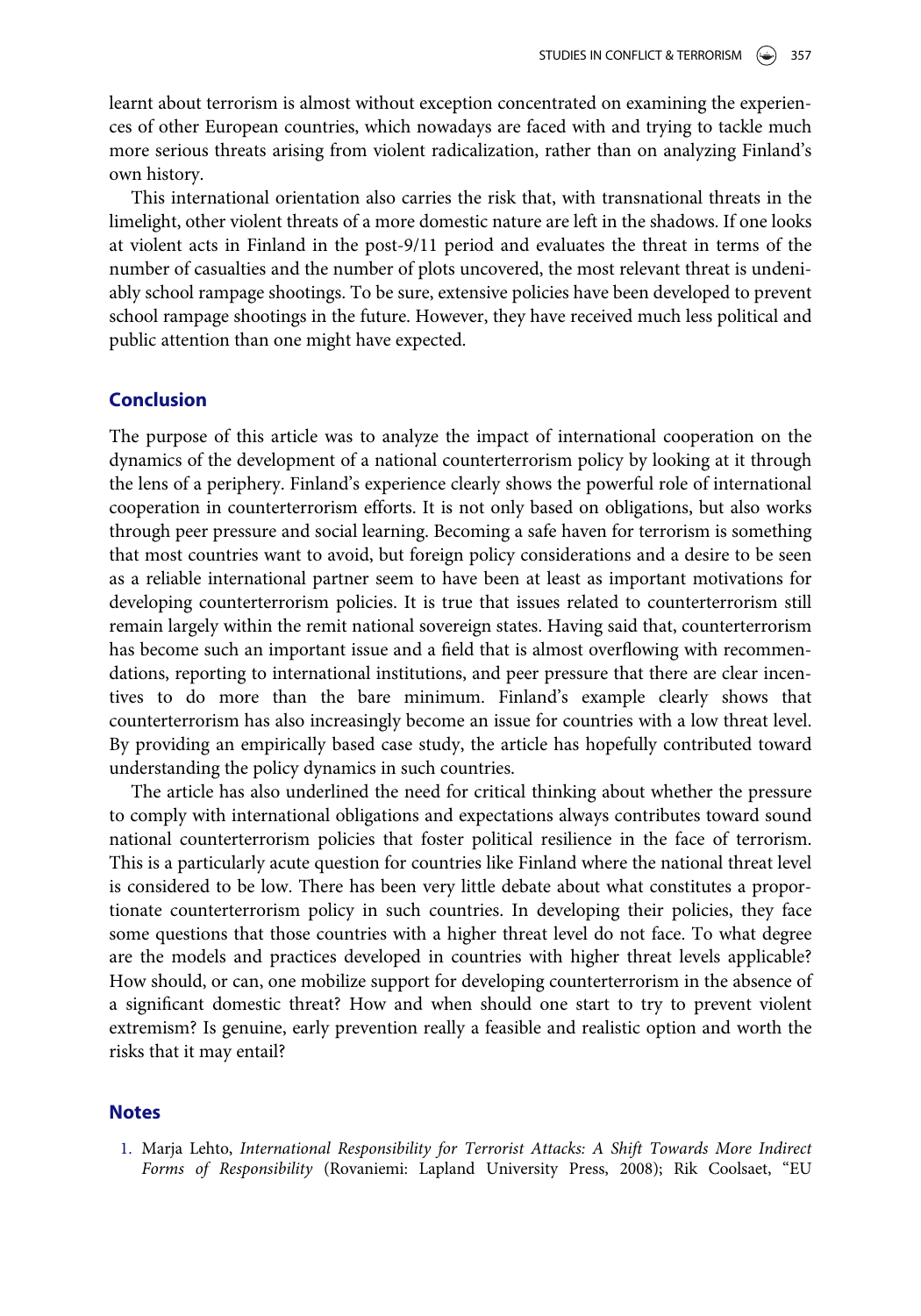Counterterrorism Strategy: Value Added or Chimera?" International Affairs 86(4) (2010). See also Marieke de Goede, "The Politics of Preemption and the War on Terror in Europe," European Journal of International Relations 14(1) (2008), pp. 161–185; Marieke de Goede, Stephanie Simon, and Marijn Hoijtink, "Performing Preemption," Security Dialogue 45(5) (2014), pp. 411–422.

- <span id="page-17-0"></span>2. What qualifies as a "terrorist attack" is always a matter of definition. There are some minor attacks that could qualify as such, such as the firebomb attack against the Turkish embassy in 2008. In Finland, the attack was not branded as an act of terrorism, but as an act of sabotage. The Global Terrorism Database lists seven attacks for Finland. Most of these were bomb attacks against government institutions, which have been connected to organized crime.
- <span id="page-17-1"></span>3. For example, Ronald Crelinsten, "Perspectives on Counterterrorism: From Stovepipes to a Comprehensive Approach," Perspectives on Terrorism 8(1) (2014); Teun van Dongen, "Mapping Counterterrorism: A Categorisation of Policies and the Promise of Empirically Based, Systematic Comparisons," Critical Studies on Terrorism 3(2) (2010); Todd Sandler and Kevin Siqueira, "Global Terrorism: Deterrence versus Pre-emption," Canadian Journal of Economics 39(4) (2006), pp. 1370–1387.
- <span id="page-17-2"></span>4. Cynthia Lum and Leslie W. Kennedy (eds.), Evidence-Based Counter-Terrorism Policy (New York: Springer 2012); Robert J. Art and Louise Richardson, eds., Terrorism and Counterterrorism: Lessons from the Past (Washington, DC: United States Institute of Peace Press, 2007); Yonah Alexander, ed., Counterterrorism Strategies: Successes and Failures of Six Nations (Washington, DC: Potomac Books, 2006); Martha Crenshaw (ed.), Consequences of Counterterrorism (New York: Russell Sage Foundation, 2009).
- <span id="page-17-3"></span>5. Beatrice de Graaf, Evaluating Counterterrorism Performance: A Comparative Study (London & New York: Routledge, 2011).
- <span id="page-17-4"></span>6. For example, Oldrich Bures, EU Counterterrorism Policy: A Paper Tiger? (Farnham: Ashgate, 2011); Javier Argomaniz, The EU and Counter-Terrorism: Politics, Polity and Policies after 9/11 (London: Routledge, 2011); Raphael Bossong, The Evolution of EU Counter-Terrorism: European Security Policy after 9/11 (London and New York: Routledge, 2013); Jane Boulden & Thomas G. Weiss, Terrorism and the UN: Before and After September 11 (Bloomington and Indianapolis: Indiana University Press, 2004).
- <span id="page-17-5"></span>7. For example, John Mueller, Overblown: How Politicians and the Terrorism Industry Inflate National Security Threats, and Why We Believe Them (New York: Free Press, 2006); Richard Jackson, Writing the War on Terrorism: Language, Politics and Counter-Terrorism (Manchester: Manchester University Press, 2005).
- <span id="page-17-6"></span>8. For example, Jonathan Joseph, "Resilience as Embedded Neoliberalism: A Governmentality Approach," Resilience 1(1) (2013).
- 9. Coolsaet, "EU Counterterrorism Strategy," p. 858.
- <span id="page-17-8"></span><span id="page-17-7"></span>10. Ethan Bueno de Mesquita, "Politics and the Suboptimal Provision of Counterterror," International Organization 61(1) (2007).
- <span id="page-17-9"></span>11. See, for example, George Kassimeris (ed.), Playing Politics with Terrorism: A User's Guide (New York: Columbia University Press, 2008). Using the opportunity window opened by elevated concerns about terrorism to push forward issues with links to terrorism is discussed in several articles, for example, with regard to the EU action plan on combating terrorism in Raphael Bossong, "The Action Plan for Combating Terrorism: A Flawed Instrument of EU Security Governance," Journal of Common Market Studies 46(1) (2008).
- <span id="page-17-10"></span>12. Martha Crenshaw, "Counterterrorism Policy and the Political Process," Studies in Conflict and Terrorism 24 (2001), p. 329.
- <span id="page-17-11"></span>13. See, for example, Todd Sandler and Harvey E. Lapan, "The Calculus of Dissent: An Analysis of Terrorists' Choice of Targets," Synthese 76(2) (1988); Sandler and Siqueira, "Global Terrorism."
- <span id="page-17-12"></span>14. Eric Neumayer, Thomas Plümper, and Mariaelisa Epifanio, "The 'Peer-Effect' in Counterterrorist Policies," International Organisation 68 (2014).
- <span id="page-17-13"></span>15. Elena Pokalova, "Legislative Responses to Terrorism: What Drives States to Adopt New Counterterrorism Legislation?," Terrorism and Political Violence 27(3) (2015).
- <span id="page-17-14"></span>16. Maria Y. Omelicheva, "Reference Group Perspective on State Behavior: A Case Study of Estonia's Counterterrorism Policies," Europe-Asia Studies 61(3) (2009).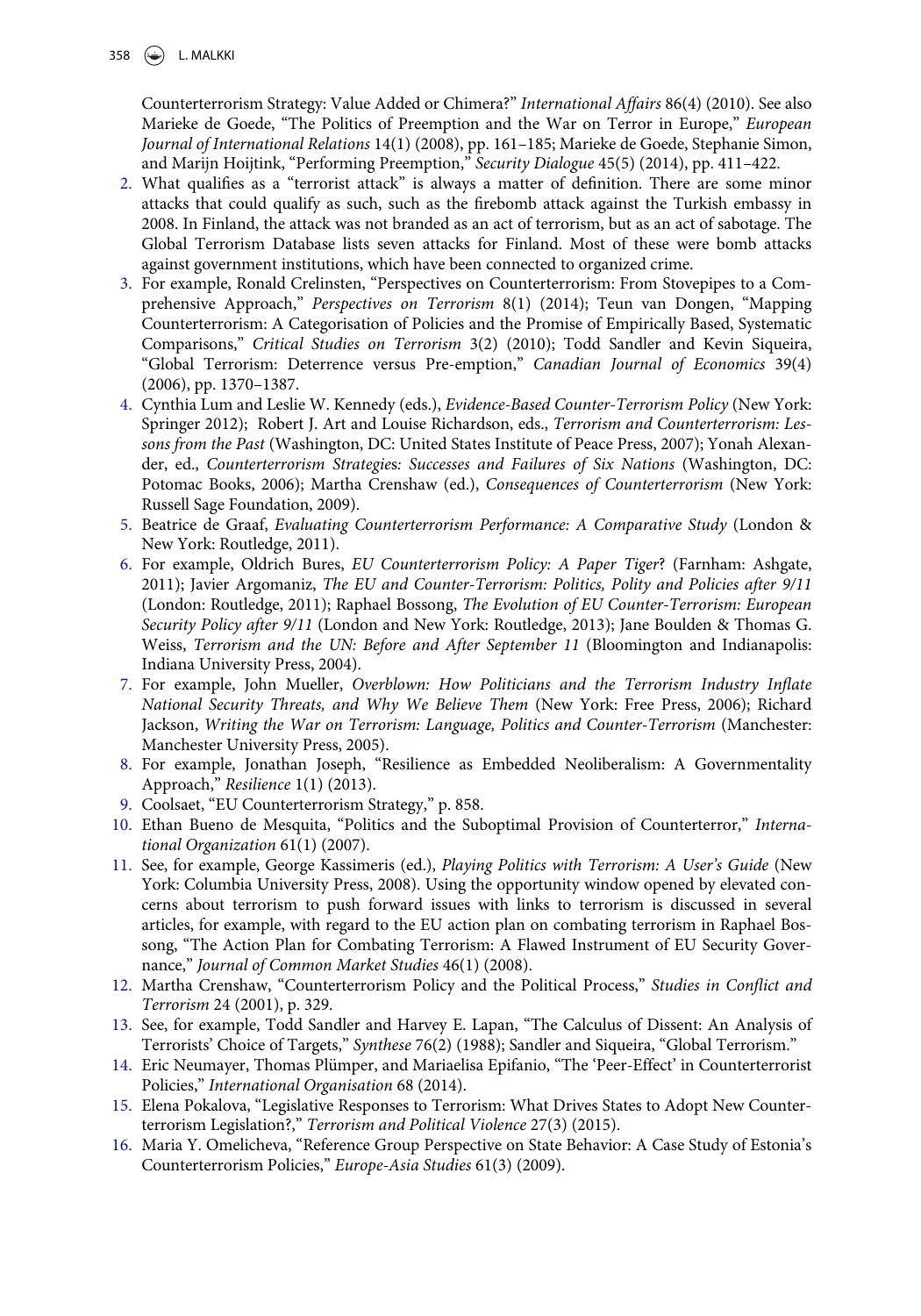- <span id="page-18-0"></span>17. On the first decades of counterterrorism in Finland, see Christian Jokinen, Terrorismista ja sen torjunnasta: Suojelupoliisi ja kansainvälinen terrorismi 1958–2004 (Turku: Painosalama 2015), pp. 52–246.
- <span id="page-18-1"></span>18. This means that, for example, Finland's engagement in Afghanistan and relations with the United States are not discussed here.
- <span id="page-18-2"></span>19. To be precise, terrorism was mentioned (to my knowledge) for the first time in a key policy document outlining security threats in the mid-1980s when these reports started to pay more attention to military threats that were less serious than wars (Jarno Limnéll, Suomen uhkakuvapolitiikka 2000-luvun alussa. National Defence University, Department of Strategic and Defence Studies Series 1: Strategic Research No 29 (Helsinki: Edita Prima, 2009), p. 215). While this development can also be seen in the light of the changing security environment, the shift toward new concepions of security really came about with the 1995 report mentioned in the text.
- <span id="page-18-3"></span>20. The development may also be connected to Finland's accession to the European Union in 1995. According to Teemu Palosaari's study on the Europeanization of Finnish foreign and security policy, the change in threat perceptions cannot be seen as a result of Finland's membership as such. Rather, joining the European Union was part of a larger process of adaptation to the new security environment. His study provides a good overview of the development of Finnish foreign policy and state identity in the 1990s and 2000s. See Teemu Palosaari, The Art of Adaptation: A Study on the Europeanization of Finland's Foreign and Security Policy (Tampere: TAPRI, 2011), pp. 120–125.
- <span id="page-18-4"></span>21. Turvallisuus muuttuvassa maailmassa. Suomen turvallisuuspolitiikan suuntalinjat. Valtioneuvoston selonteko eduskunnalle 6 June 1995, pp. 5–6.
- <span id="page-18-5"></span>22. Euroopan turvallisuuskehitys ja Suomen puolustus. Valtioneuvoston selonteko eduskunnalle 17.3.1997, p. 13.
- <span id="page-18-6"></span>23. Finnish Security and Defence Policy 2001. Report by the Government to Parliament on 13 June 2001, p. 13.
- <span id="page-18-7"></span>24. Limnell, Suomen uhkakuvapolitiikka 2000-luvun alussa, pp. 236–237.
- <span id="page-18-8"></span>25. Ibid., pp. 235–242, 377–380.
- <span id="page-18-9"></span>26. The contradiction between a low national threat level and the degree of importance attached to terrorism as a strategic threat also prevailed after 9/11. See, for example, Mirkka Kreus, Maailmanpolitiikan pyörteissä: Kansainvälisen terrorismin torjunnan suomalainen strategiaprosessi riskienhallinnan näkökulmasta. Tutkimusraportti 1/2007 (Suojelupoliisi, 2006).
- <span id="page-18-10"></span>27. Suojelupoliisi, Vuosikertomus 1998. At this point, the agency was still using the name "Finnish Security Police" in English, which is a direct translation of its name in Finnish. The translation was later changed into "Finnish Security Intelligence Service." In this article, the current translation is used consistently throughout the text to avoid confusion. The agency's name in Finnish has stayed the same throughout the entire period discussed here.
- <span id="page-18-11"></span>28. For example, P€a€aministerin ilmoitus Yhdysvaltojen tapahtumien johdosta, 13 September 2001 (PI2/2001 vp); Suojelupoliisi, Vuosikertomus, years 2002–2007, "Supo: Suomessa ei ole terrorismiuhkaa," Helsingin Sanomat 13 September 2001, "Suojelupoliisi perkasi kytkentöjä Suomessa," Helsingin Sanomat 11 September 2002.
- <span id="page-18-12"></span>29. Jokinen, Terrorismista ja sen torjunnasta, pp. 286–287, 294–299; Matti Simola, Ratakatu 12: Suojelupoliisi 1949–2009 (Hämeenlinna: WSOY, 2009), pp. 260–262.
- <span id="page-18-13"></span>30. This is reflected, for example, in the SITRA report on risk management in Finland. Riskien hallinta Suomessa: Esiselvitys. Sitran raportteja 23 (Helsinki: Sitra, 2002).
- <span id="page-18-14"></span>31. For example, "Measures to Eliminate International Terrorism; Statement by Finland 3 October 2001," Statement by H. E. Marjatta Rasi, Permanent Representative of Finland to the United Nations. 56th Session of the United Nations, General Assembly, Agenda item 166.
- <span id="page-18-15"></span>32. On the content of the legislation, see, for example, Tuomas Portaankorva, "Terrorismin määrittelystä rikoslain 34a-luvun pohjalta," Politiikka 46(3) (2004), pp. 209–214.
- <span id="page-18-16"></span>33. Sisäasiainministeriö, Arjen turvaa: Sisäisen turvallisuuden ohjelma. Sisäasiainministeriön julkaisuja 44/2004, p. 3.
- <span id="page-18-17"></span>34. Jarno Limnéll, Maailma ja Suomi 9/11 jälkeen (Helsinki: WSOY, 2011), pp. 212–213.
- <span id="page-18-18"></span>35. For example, Plenary debate of the Finnish Parliament about amendments to the Police Law on 14 June 2005 (PTK 72/2005).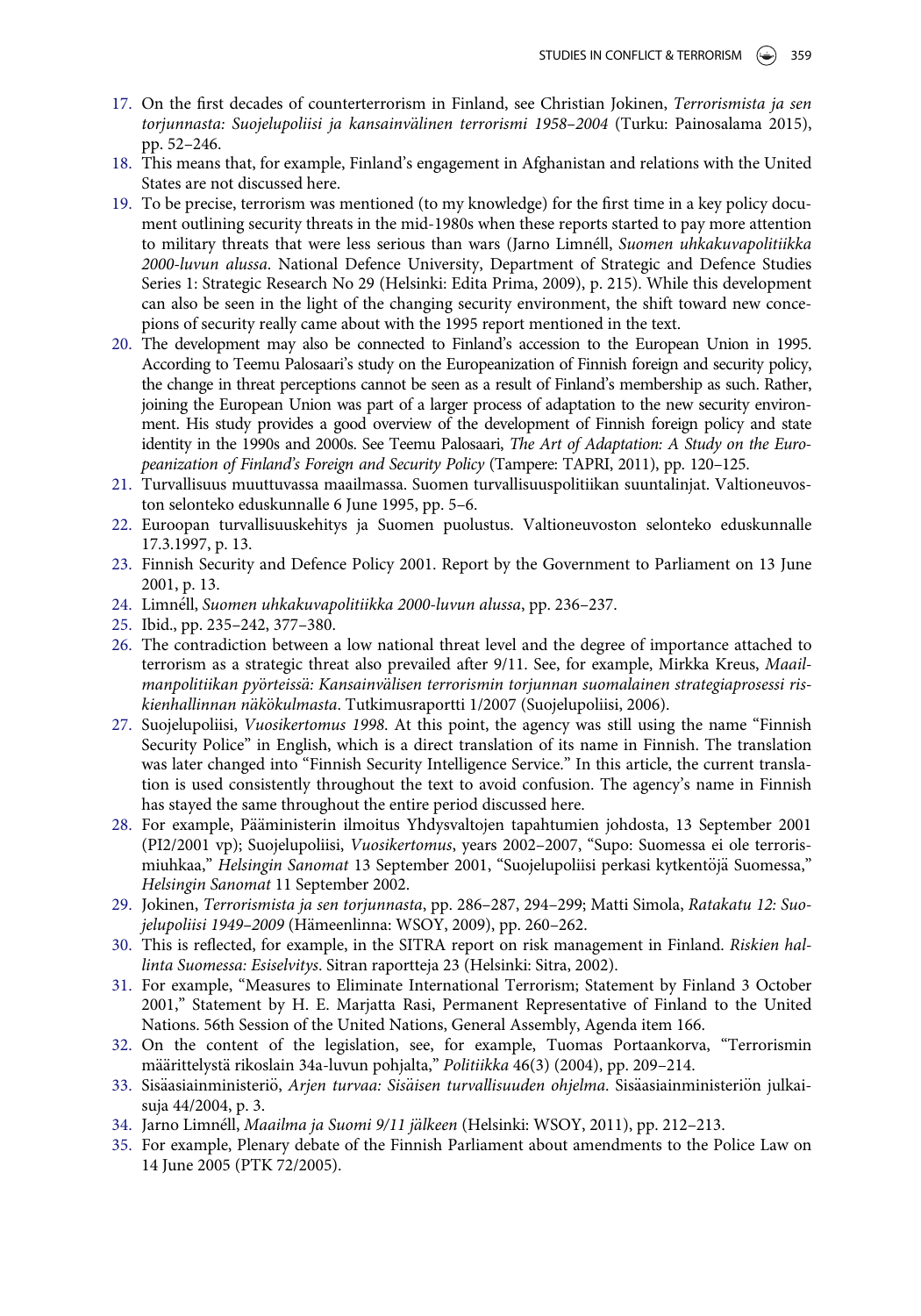360  $\left(\bigstar\right)$  L. MALKKI

- <span id="page-19-0"></span>36. See, for example, Valtioneuvoston kirjelmä Eduskunnalle ehdotuksesta neuvoston puitepäätökseksi (terrorismin torjuminen) (U64/2001 vp), 11 October 2001 and the reports of the Legal Affairs Committee and the Committee of Constitutional Law on the aforementioned letter, address of Esko Helle, plenary debate of the Finnish Parliament on 6 November 2002 (PTK 128/ 2002 vp). The adoption of this terrorism legislation in its final form was still quite remarkable in the Finnish context, because the legislation, even in its final form, challenged some of the key principles of the Finnish legal tradition. See, for example, the statement of Johannes Koskinen, plenary debate of the Finnish Parliament on 5 November 2002 (PTK127/2002 vp), Kimmo Nuotio, "Eurooppalaistuvan rikosoikeuden ääriviivoja," Lakimies 7-8 (2007).
- <span id="page-19-1"></span>37. This principle is mentioned in the government proposal, which implemented the EU framework decision on combatting terrorism (2002/475/JHA). See Hallituksen esitys Eduskunnalle terrorismia koskeviksi rikoslain ja pakkokeinolain säädöksiksi (HE188/2002 vp).
- <span id="page-19-2"></span>38. Mariaelisa Epifanio, "Legislative Response to International Terrorism," Journal of Peace Research 48(3) (2011).
- <span id="page-19-3"></span>39. The two cases of politicking that can be identified from these years concern the role and resources of the police and defense forces. In the early 2000s, there were persistent rumours about the existence of a conflict between the police and the defense forces concerning their respective roles in counterterrorism. The defense forces were accused of trying to "own" the terrorist problem. This put the Finnish Security Intelligence Service on the defensive. However, it is unclear whether the defense forces were really interested in increasing their role in counterterrorism or whether the issue actually rather reflected concerns among the Finnish Security Intelligence Service about its role in the future, perhaps fueled by the internationally common "War on Terror" rhetoric (although it never gained a proper foothold in Finland) and the visible role that the researchers of the National Defence University had in the media in the aftermath of the 9/11 attacks (see Jokinen, Terrorismista ja sen torjunnasta, pp. 290–294; Timo Hellenberg and Christer Pursiainen, "Terrori-iskut Yhdysvalloissa," in Tuomas Forsberg et al., eds., Suomi ja kriisit: Vaaran vuosista terrori-iskuihin (Helsinki: Gaudeamus, 2003), p. 295). Another politically sensitive question was the introduction of a piece of legislation that gave the police the option of asking the defense forces for their help in preventing or interrupting a terrorist attack. The idea of such assistance was not new: there was already a law about such assistance in other kinds of situations. Left-wing parties have traditionally been strongly opposed to broadening the mandate of the defense forces, especially during peacetime and inside the country. These tensions became visible in the parliamentary debates regarding this amendment, which was, however, approved (see the committee reports and plenary debates of the Finnish parliament on the government proposal "Hallituksen esitys laiksi puolustusvoimien virka-avusta poliisille annetun lain 4  $\S:$ n muuttamisesta" (HE 187/2004 vp)).
- <span id="page-19-4"></span>40. Ministry of the Interior, Safety First: Internal Security Programme. Government Plenary Session 8 May 2008, pp. 72–73. In fact, there is a section about terrorism in the first Internal Security Programme that was introduced in 2004. The reason for including terrorism was the need to secure and justify this extra funding for the police (interview with a key policymaker 19 February 2014). The program also required that an action plan to counter terrorism should be drafted and an intergovernmental group should be established to coordinate counterterrorism. Both actions were reported as having been completed (Sisäisen turvallisuuden ohjelman toimeenpano ja tulokset 2004–2007: Sisäisen turvallisuuden ohjelman toimeenpanon seurantaraportti. Sisäasiainministeriön julkaisuja 29/2007, pp. 39–41), but this author has not found any more specific public information about either of them.
- <span id="page-19-5"></span>41. Ministry of the Interior, National Counterterrorism Strategy. Ministry of the Interior Publication 24/2010, p. 6.
- <span id="page-19-6"></span>42. Ibid., p. 11.
- <span id="page-19-7"></span>43. Having said that, it must be added that after the National Counterterrorism Strategy was released, the FATF changed its recommendations so that they also included similar changes to the legislation on financing terrorism. What is crucial here is that at the time when the strategy was drafted, there was no obligation or recommendation from the international level to do so. See Oikeusministeriö, Terrorismityöryhmän mietintö. Mietintöjä ja lausuntoja 1/2013.
- <span id="page-19-8"></span>44. Suojelupoliisi, Vuosikertomus 2005, p. 5.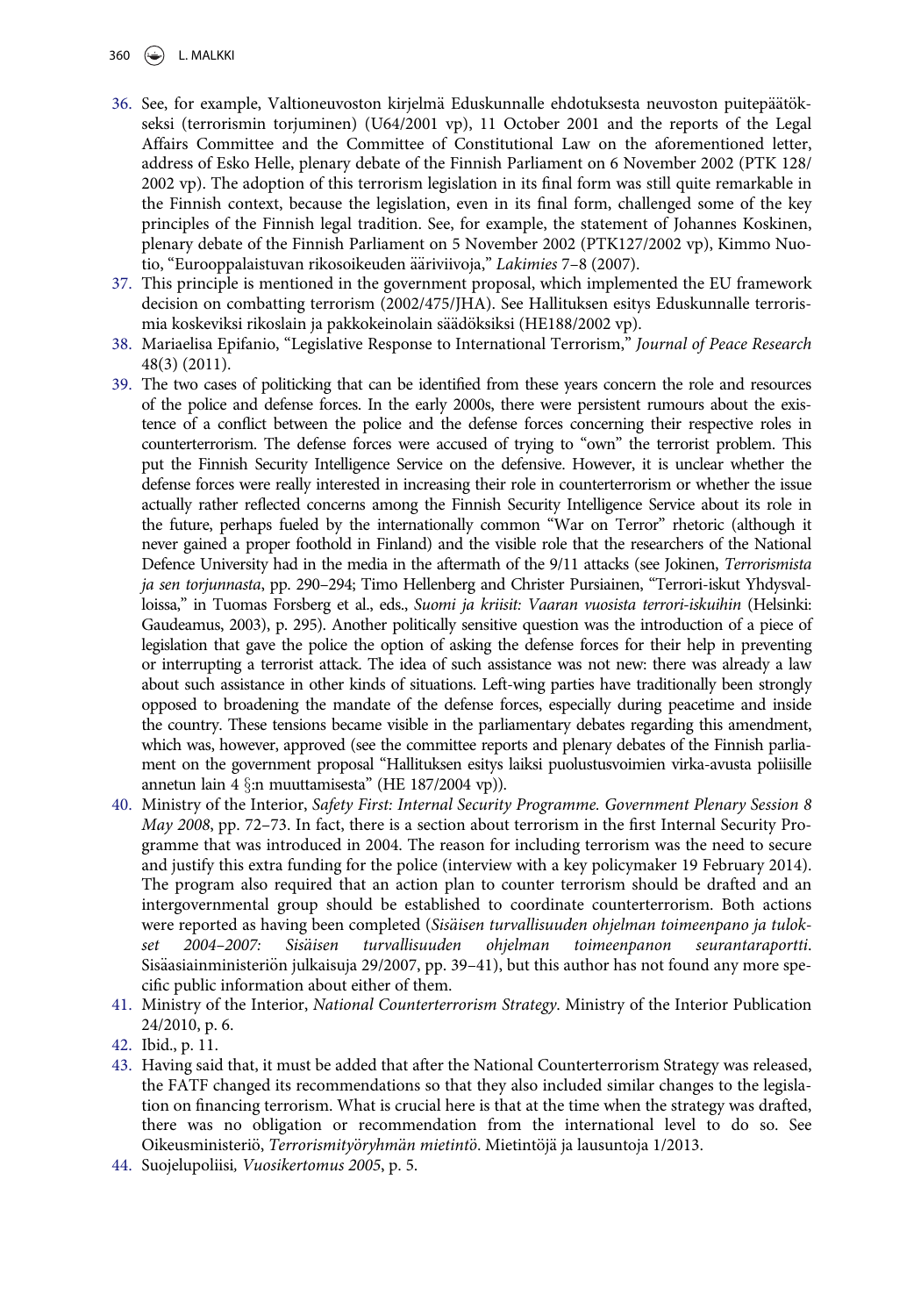- <span id="page-20-0"></span>45. National Counterterrorism Strategy. Ministry of the Interior Publication 24/2010, p. 6.
- <span id="page-20-1"></span>46. See, for example, Suojelupoliisi, Vuosikertomus 2011.
- <span id="page-20-2"></span>47. See, for example, "Stubb pitää iskuja Suomessa mahdollisena," YLE 13 December 2010. Available at http://yle.fi/uutiset/stubb\_pitaa\_iskuja\_suomessa\_mahdollisena/5685734 (accessed 15 April 2015); "Halonen: Terrori-isku Suomessa vain ajan kysymys, " YLE 13 December 2010. Available at [http://yle.](http://yle.fi/uutiset/halonen_terrori-isku_suomessa_vain_ajan_kysymys/5686003) fi[/uutiset/halonen\\_terrori-isku\\_suomessa\\_vain\\_ajan\\_kysymys/5686003](http://yle.fi/uutiset/halonen_terrori-isku_suomessa_vain_ajan_kysymys/5686003) (accessed 15 April 2015).
- <span id="page-20-3"></span>48. Minna Passi, "Karkotettu kiistää terrorismiyhteydet: Suomessa asuva mies otettiin kiinni Ruotsinmatkallaan," Helsingin Sanomat 18 November 2009; "Fyra personer med kopplingar till församlingen i Brandbergen," DN.se 17 October 2008. Available at [http://www.dn.se/arkiv/nyheter/](http://www.dn.se/arkiv/nyheter/fyra-personer-med-kopplingar-till-forsamlingen-i-brandbergen) [fyra-personer-med-kopplingar-till-forsamlingen-i-brandbergen](http://www.dn.se/arkiv/nyheter/fyra-personer-med-kopplingar-till-forsamlingen-i-brandbergen) (accessed 17 September 2015).
- <span id="page-20-4"></span>49. Irina Vähäsarja, "Poliisi aloitti terrorismitutkinnan: Kahta epäillään terrorismin rahoittamisesta ja terroristien värväyksestä," Helsingin Sanomat 17 September 2011; Irina Vähäsarja, "Terrorismitutkinta kytkeytyy al-Shabaabiin," Helsingin Sanomat 28 September 2011; Minna Passi, "Neljälle ehdollista vankeutta terrorismin rahoituksesta: Tuomitut lähettivät rahaa Somaliaan Al-Shabaab—terroristijärjestölle," Helsingin Sanomat 20 December 2014.
- <span id="page-20-5"></span>50. Ilkka Salmi and Jorma Vuorio, "Kotouttamisen etsikkoaika on loppumassa," Helsingin Sanomat 7 June 2009, interview with Timo Kilpeläinen, 18 December 2013.
- <span id="page-20-6"></span>51. See, for example, Suojelupoliisi, Vuosikertomus 2007, p. 3; Tuomo Pietiläinen, "Suomen turvallisuuspoliisi Supo laajentaa operaatioitaan Afrikkaan," Helsingin Sanomat 19 October 2009.
- <span id="page-20-7"></span>52. Sisäasiainministeriö, Arjen turvaa: Sisäisen turvallisuuden ohjelman valmisteluun osallistuneen asiantuntijaryhmän raportti (Sisäministeriö 2013), pp. 22–23.
- <span id="page-20-8"></span>53. Interview with a key policymaker, 19 February 2014.
- <span id="page-20-9"></span>54. Ministry of the Interior, Towards a Cohesive Society: Action Plan to Prevent Violent Extremism (Helsinki, 2012).
- <span id="page-20-10"></span>55. Two Columbine style school rampage shootings have taken place in Finland (2007 in Jokela and 2008 in Kauhajoki). For more, see Ministry of Justice, Jokela School Shooting on 7 November 2007: Report of the Investigation Commission, Ministry of Justice publication 2009:1, Ministry of Justice, Kauhajoki School Shooting on 23 September 2008: Report of the Investigation Commission, Reports and Guidelines 10 (2010); Atte Oksanen et al., "Jokela: The Social Roots of a School Shooting Tragedy in Finland," in Nils Böckler et al., eds., School Shootings: International Research, Case Studies and Concepts of Prevention (New York: Springer, 2012). On the perceptions of these incidents in the Finnish media, see Leena Malkki, "Suomessa ei ole terrorismia, koska "Suomessa ei ole terrorismia?" 2000-luvun väkivallanteot ja tulkintojen merkitys," in Anssi Kullberg, ed., Suomi–Terrorismi–Supo (Helsinki: WSOY, 2011).
- <span id="page-20-11"></span>56. Interview with a key policymaker, 19 February 2014.
- <span id="page-20-12"></span>57. Tuomas Forsberg and Christer Pursiainen, "Suomalainen kriisipäätöksenteko, " in Forsberg et al. (eds.), Suomi ja kriisit, p. 26.
- <span id="page-20-13"></span>58. Suojelupoliisin toimintaympäristö vuosina 2015–2016. See also the statistics compiled by the International Centre for the Study of Radicalisation on Peter R. Neumann, "Foreign Fighter Total in Syria/Iraq now exceeds 20,000; Surpasses Afghanistan Conflict in the 1980s." Available at http:// icsr.info/2015/01/foreign-fighter-total-syriairaq-now-exceeds-20000-surpasses-afghanistan-conflict-1980s/ (accessed 22 June 2015). Little is known about those who have left for Syria, as the Finnish Security Intelligence Service has been rather sparing in its communications and it is almost the only source for such information. What the Supo has reported is that they are from 18 different ethnic backgrounds and about 75 percent of them are citizens of Finland. There are reports that even as many as one third of those who have left may have been non-immigrants, meaning that both of their parents were Finns. The Supo has claimed that the number is lower than that, but it still looks as if the share of non-immigrants from non-Muslim backgrounds may be higher in Finland than in many other countries. See "Poliisi: Myös useita kantasuomalaisia Isisin riveissä," YLE 22 January 2015. Available at http://yle.fi/uutiset/poliisi\_myos\_useita\_kantasuomalai sia\_isisin\_riveissa/ 7753063 (accessed 22 June 2015). Besides the Supo reports, the best source for the Finnish contingent is provided by Juha Saarinen's works (e.g., Juha Saarinen, "The Finnish Foreign Fighter Contingent in Syria," CTC Sentinel 7(3) (2014)). "Supo: Syyriaan lähteneiden kantasuomalaisten